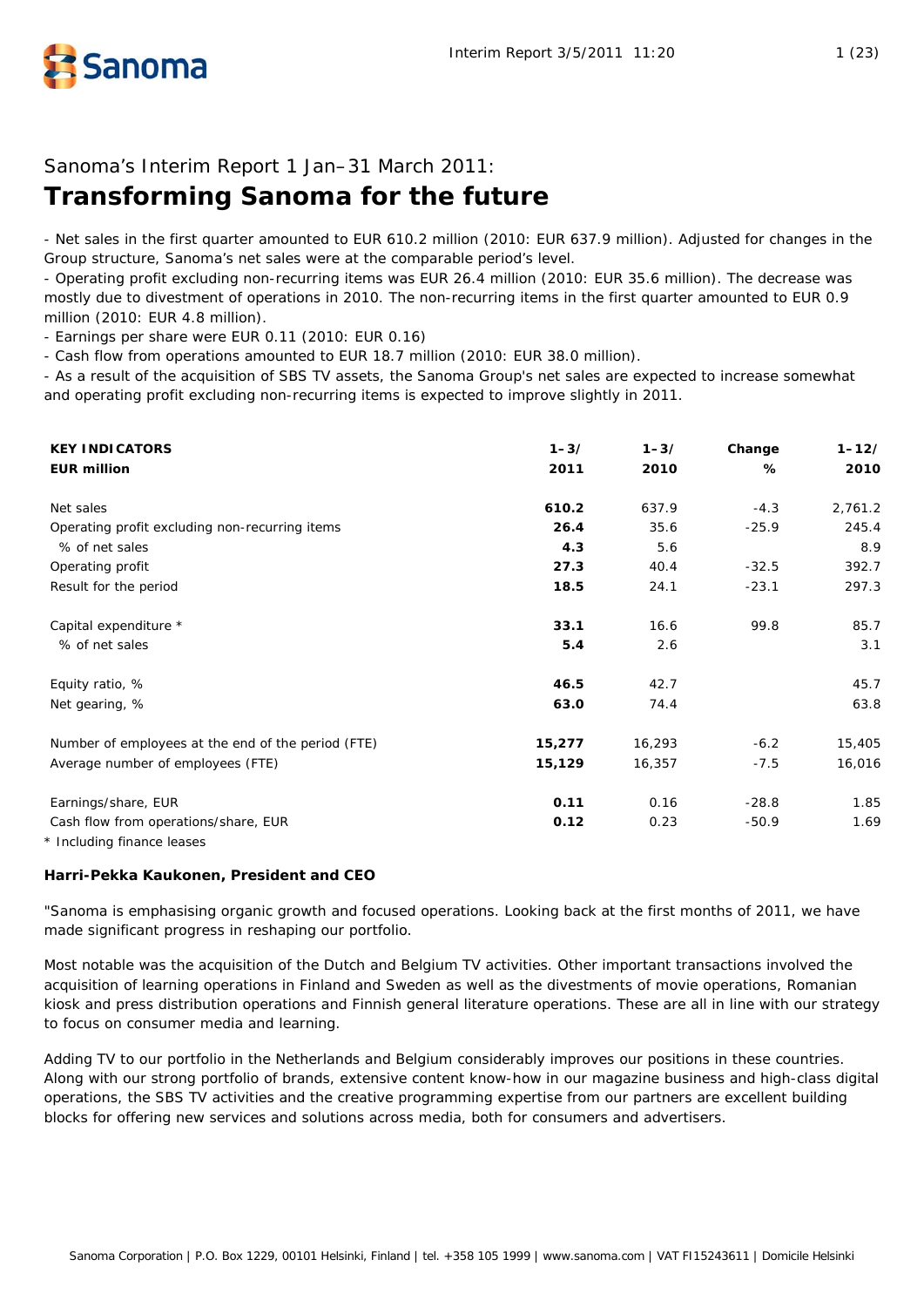

By combining our media assets in new and innovative ways, we position ourselves to play a significant role in the new media market."

# **Outlook for 2011**

As a result of the acquisition of SBS TV activities, the Sanoma Group's net sales are expected to increase somewhat and operating profit excluding non-recurring items is expected to improve slightly in 2011. In 2010, operating profit excluding non-recurring items was EUR 245.4 million.

Sanoma's net sales and operating profit in 2011 are affected by the development of advertising and private consumption in the Group's countries of operation. The current outlook is based on the assumption that the advertising markets in the Group's main operating countries will grow somewhat in 2011.

# **Net sales**

In the first quarter of 2011, Sanoma's net sales decreased by 4% and amounted to EUR 610.2 million (2010: EUR 637.9 million). Net sales grew in the Sanoma Learning and Literature division. Structural changes affected divisional net sales in Sanoma Media and Sanoma News. Sanoma Trade's net sales decreased. Currency translations did not have a material effect on the first quarter sales. Adjusted for changes in the Group structure, net sales were at the previous year's level.

The print circulation sales were slightly below the comparable quarter. Both subscription sales and single copy sales decreased slightly, mainly due to timing differences and the divestment of Humo.

Advertising sales grew from the low levels of the comparable quarter: Sanoma's advertising sales grew by 6% in January–March and accounted for 25% (2010: 23%) of the total net sales. Online advertising sales increased clearly, by 13%.

Sanoma has a target to double the 2008 level of its consumer online sales, consisting mostly of online advertising, by 2012. In the first quarter of 2011, consumer online sales grew by 4% to EUR 37.5 million (2010: EUR 36.0 million). Total digital sales, which also include items such as e-learning, grew by 8%, and amounted to 11% (2010: 10%) of net sales.

By country, Finland accounted for 53% (2010: 54%) of the cumulative net sales and the Netherlands 22% (2010: 21%). Net sales from other EU countries totalled 21% (2010: 22%) and non-EU countries accounted for 4% (2010: 3%).

# **Result**

Sanoma's operating profit excluding non-recurring items in January–March decreased by 26% and totalled EUR 26.4 million (2010: EUR 35.6 million). The result improved significantly in the Sanoma News division due to increased advertising sales. Sanoma Media's result was lower mainly due to structural changes. The result also weakened in Sanoma Learning & Literature and Sanoma Trade. Operating profit excluding non-recurring items was 4.3% (2010: 5.6%) of net sales. Currency translations did not have a material effect on the first quarter result.

In the first quarter, the Group's total expenses came down by 4%, with fixed costs decreasing by 2%. Paper costs were 5% below the comparable quarter, but are expected to increase during the coming quarters. Employee benefit expenses decreased by 3%. The Group had some 1,200 employees less than at the end of March 2010, corresponding to a decrease of 8%. From the year-end, the number of personnel has decreased by 6%.

In January–March, the operating profit included EUR 0.9 million (2010: EUR 4.8 million) in non-recurring items related to divestment of non-core operations in learning.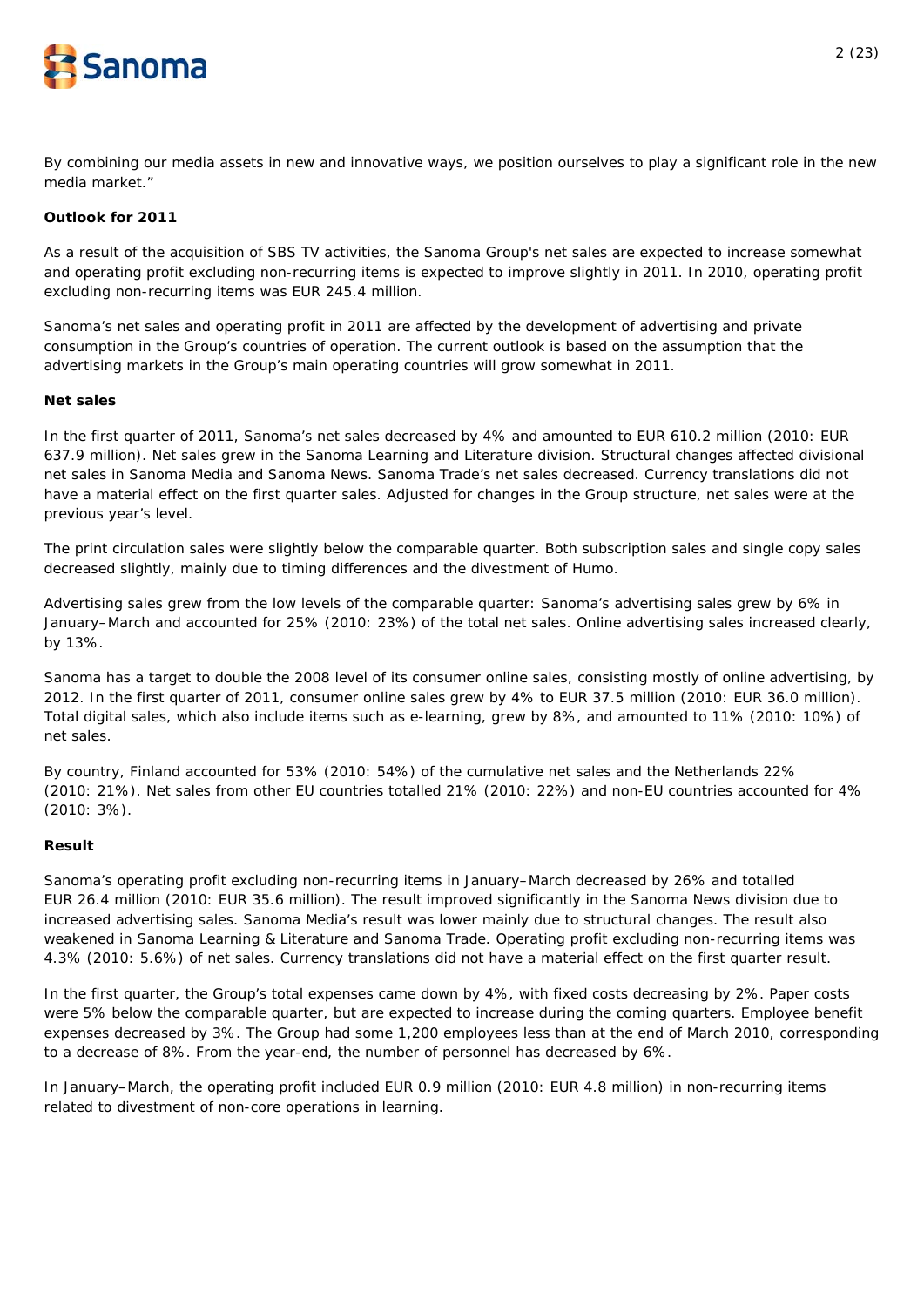

| <b>NON-RECURRING ITEMS</b>                             | $1 - 3/$ | $1 - 3/$ | $1 - 12/$ |
|--------------------------------------------------------|----------|----------|-----------|
| <b>EUR million</b>                                     | 2011     | 2010     | 2010      |
|                                                        |          |          |           |
| Media                                                  |          |          |           |
| Restructuring expenses (The Netherlands)               |          |          | $-3.3$    |
| Impairment of intangible assets (The Netherlands)      |          |          | $-6.3$    |
| Impairment of intangible assets (The CEE countries)    |          |          | $-1.0$    |
| Gain on sale of Humo                                   |          |          | 2.6       |
| Gain on sale of Welho (Finland)                        |          |          | 179.0     |
| Impairment of goodwill in the Dutch press distribution |          |          | $-28.9$   |
| <b>News</b>                                            |          |          |           |
| Gain on sale of Lehtikuva                              |          | 6.0      | 6.0       |
| Gain on sales of Sanoma Lehtimedia's local papers      |          |          | 2.9       |
| Learning & Literature                                  |          |          |           |
| Sale of LDC                                            | 0.9      |          |           |
| Loss on sale of Bertmark Norge                         |          | $-1.2$   | $-1.1$    |
| Restructuring expenses                                 |          |          | $-2.3$    |
| Impairment of a Dutch non-core entity                  |          |          | $-2.1$    |
| Trade                                                  |          |          |           |
| Loss on sale of Russian operations                     |          |          | $-2.6$    |
| Restructuring expenses                                 |          |          | $-1.0$    |
| Sanoma Corporation                                     |          |          |           |
| Gains on the sales of real estates                     |          |          | 5.4       |
| NON-RECURRING ITEMS IN OPERATING PROFIT                | 0.9      | 4.8      | 147.3     |
| Impairment of share in associated company Hansaprint   |          |          | $-22.1$   |
| NON-RECURRING ITEMS IN RESULTS IN ASSOCIATED COMPANIES |          |          | $-22.1$   |

Sanoma's first quarter result included EUR 1.9 million (2010: EUR -2.4 million) of profits from associated companies. The most significant associated companies include DNA, Hansaprint, Stratosféra, Jokerit HC and Desert Fishes, of which DNA and Desert Fishes were not included in Sanoma's figures in the comparable period.

In January–March, Sanoma's net financial items totalled EUR -2.4 million (2010: EUR -3.9 million). Financial income amounted to EUR 2.2 million (2010: EUR 2.2 million), of which exchange rate gains were EUR 0.9 million (2010: EUR 1.5 million). Financial expenses amounted to EUR 4.7 million (2010: EUR 6.0 million). Following the increase in interest rates, interest expenses amounted to EUR 3.3 million (2010: EUR 3.1 million) and exchange rate losses to EUR 0.9 million (2010: EUR 2.7 million).

The result before taxes amounted to EUR 26.7 million in the first quarter (2010: EUR 34.1 million). The effective tax rate was 30.8% (2010: 29.3%). Earnings per share were EUR 0.11 (2010: EUR 0.16).

# **Balance sheet and financial position**

At the end of March, Sanoma's consolidated balance sheet totalled EUR 3,220.2 million (2010: EUR 3,137.5 million). In the first quarter, the Group's cash flow from operations amounted to EUR 18.7 million (2010: EUR 38.0 million). Cash flow from operations per share was EUR 0.12 (2010: EUR 0.23). In addition to the lower result, cash flow was weakened by higher investments in broadcasting rights, timing of tax payments and volatility of net working capital between quarters in the learning business.

Sanoma's financial position continued to strengthen in January–March. The equity ratio was 46.5% (2010: 42.7%) at the end of March. Equity totalled EUR 1,402.9 million (2010: EUR 1,251.7 million). Interest-bearing liabilities continued to decrease and totalled EUR 949.4 million (2010: EUR 991.4 million) and interest-bearing net debt was EUR 884.4 million (2010: EUR 931.3 million). The Group's net debt always increases in the second quarter when dividends are paid. Sanoma's net debt/EBITDA ratio was 1.5 at the end of March.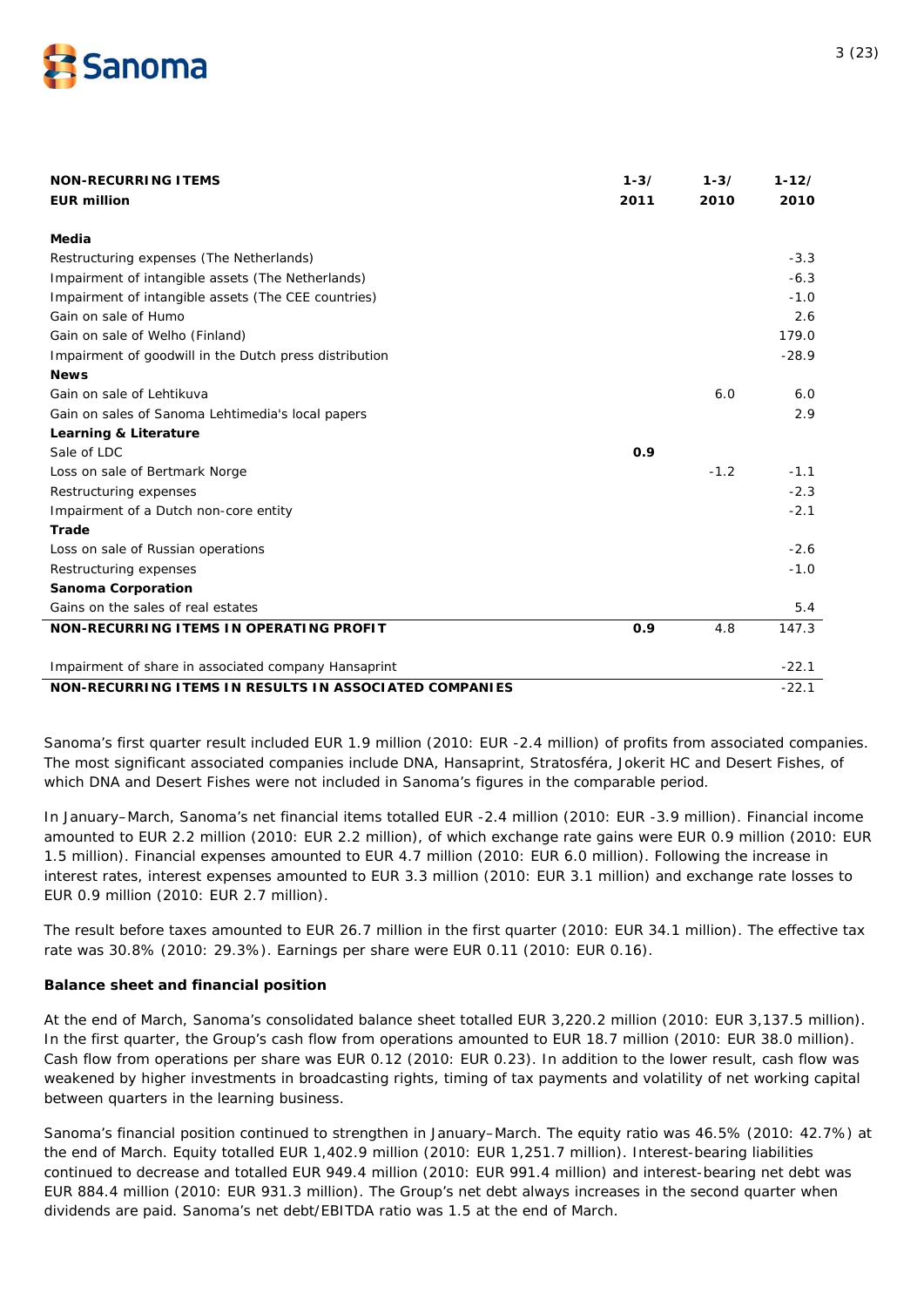

#### **Investments, acquisitions and divestments**

Investments in tangible and intangible assets, including finance leases, amounted to EUR 33.1 million (2010: EUR 16.6 million) in January–March 2011. Investments were mainly related to ICT systems as well as replacements and renovations. Sanoma has a policy to keep annual capital expenditure, excluding M&A, below EUR 100 million. Sanoma's business acquisitions in the first quarter totalled EUR 0.5 million (2010: EUR 7.8 million).

To support its growth objectives and nurture innovation within the Group, Sanoma has launched an internal Growth Fund. The funding for the first four growth projects amounted to EUR 1.0 million. Each project supported by the Growth Fund will be offered a budget to develop the concept, an internal mentor, as well as external coaching to enhance the project's chances of success.

In March, Sanoma sold its movie operations in Finland and the Baltic countries to the Swedish private equity company Ratos AB. In 2010, net sales of movie operations were EUR 88.6 million and operating profit EUR 8.4 million. The enterprise value of the transaction was EUR 116.0 million, and the transaction was finalised at the end of April. Consequently, Sanoma will record a non-recurring capital gain of approximately EUR 50 million in its second quarter result.

#### **Events after the review period**

On 8 April, Sanoma announced that it will sell its press distribution and kiosk operations in Romania. Net sales (2010) of these operations amounted to some EUR 23 million. Also the remaining kiosk operations in Russia were divested at the beginning of April. Sanoma will record non-recurring costs of some EUR 9 million from these transactions in its second quarter result.

On 20 April, Sanoma agreed to acquire the SBS free-to-air TV assets in the Netherlands and Belgium from ProSiebenSat.1 together with Talpa Media in the Netherlands and Corelio and Wouter Vandenhaute & Eric Watté in Belgium. The enterprise value of the transaction is EUR 1,225 million. The Dutch acquisition is subject to the approval of the Netherlands Competition Authority (NMa). The entire transaction is estimated to be finalised during the summer. The net sales of the acquired companies totalled EUR 404 million in 2010 and their operating profit was some EUR 110 million (pro forma, unaudited). Sanoma's share of the new operations will be reported in the Sanoma Media division.

Sanoma will finance its equity investment of EUR 566 million related to the SBS acquisition with new debt. As a result of the transaction, the consolidated net debt of Sanoma, including the equity investment and additional consolidated debt, is estimated to increase by some EUR 900 million to EUR 1.9 billion. The transaction does not affect the financing costs of Sanoma's existing credit facilities.

On 29 April, Sanoma announced that it will acquire the Finnish educational publisher Tammi Learning and the Swedish educational publisher Bonnier Utbildning from the Swedish media company Bonnier. At the same, Sanoma will divest its Finnish general literature publisher WSOY to Bonnier. The divestment is subject to the approval of the Finnish competition authorities. The transaction is expected to be closed during the autumn.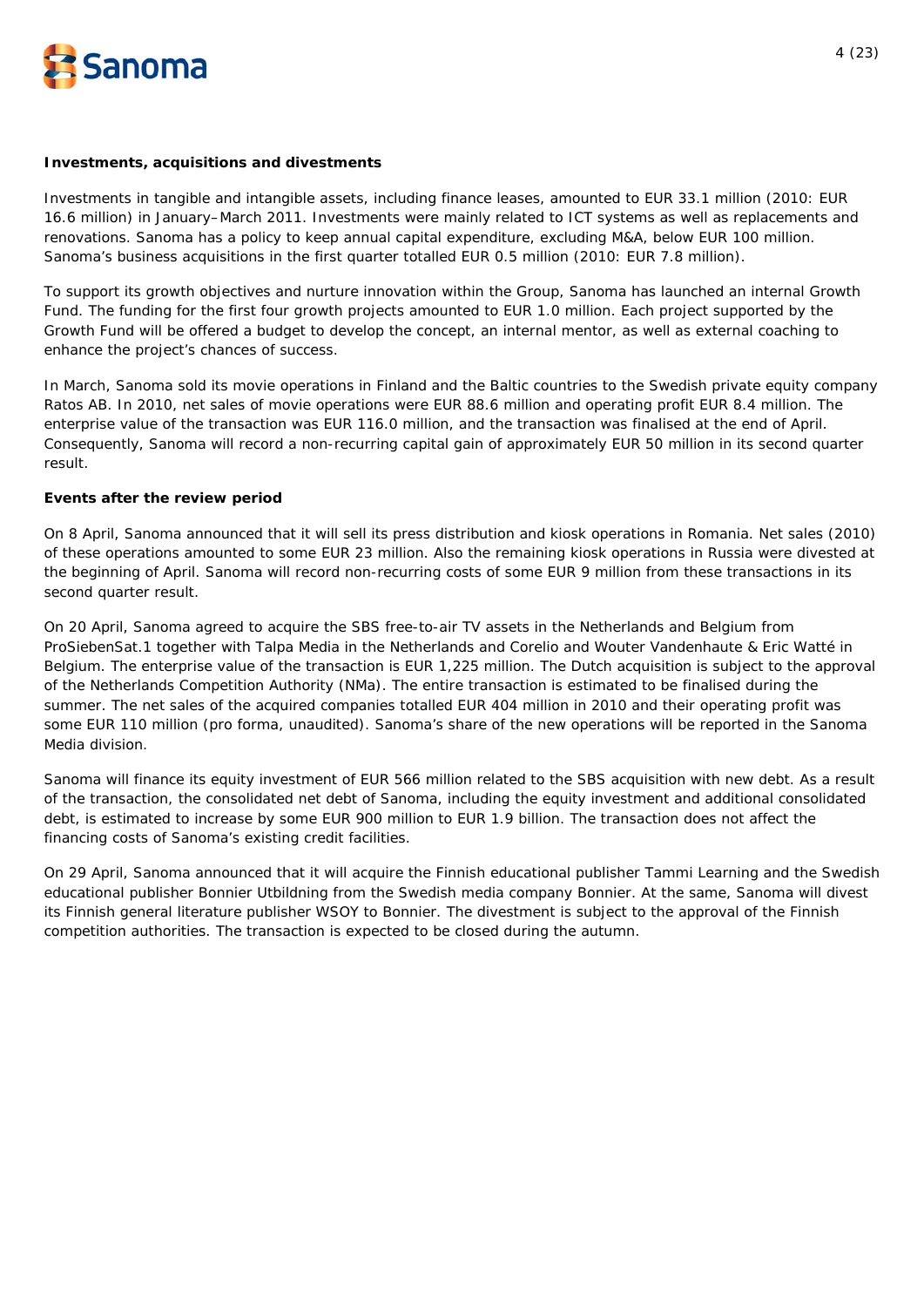

# **SANOMA MEDIA**

*Sanoma Media, operating in 12 European countries, is a leading publisher of magazines and has a strong presence in digital media. The company actively reaches out to an audience of 290 million consumers at every life stage, and aims to strengthen its market leader positions in each of the markets it operates in.* 

- Finnish TV operations continued to grow clearly.

- Russian advertising sales have seen a strong recovery.
- After the review period, Sanoma acquired the SBS TV activities in the Netherlands and Belgium

| <b>Key indicators</b>                              | $1 - 3/$ | $1 - 3/$ | Change  | $1 - 12/$ |
|----------------------------------------------------|----------|----------|---------|-----------|
| <b>EUR million</b>                                 | 2011     | 2010     | %       | 2010      |
| Net sales                                          | 291.1    | 312.1    | $-6.7$  | 1,299.6   |
| The Netherlands                                    | 105.3    | 107.4    | $-2.0$  | 490.4     |
| Finland                                            | 74.2     | 92.6     | $-19.9$ | 339.3     |
| The CEE countries                                  | 51.4     | 48.7     | 5.5     | 214.9     |
| Belgium                                            | 50.1     | 53.5     | $-6.4$  | 208.3     |
| Other businesses and eliminations                  | 10.2     | 9.9      | 3.4     | 46.7      |
| Operating profit excluding non-recurring items *   | 22.7     | 31.2     | $-27.1$ | 145.8     |
| % of net sales                                     | 7.8      | 10.0     |         | 11.2      |
| Operating profit                                   | 22.7     | 31.2     | $-27.1$ | 287.9     |
| Capital expenditure                                | 6.3      | 6.0      | 4.1     | 25.2      |
| Number of employees at the end of the period (FTE) | 5,384    | 5,779    | $-6.8$  | 5,419     |
| Average number of employees (FTE)                  | 5,353    | 5,796    | $-7.7$  | 5,602     |

\* In 2011, the operating profit did not include any non-recurring items. In 2010, the non-recurring items included in the second quarter a EUR 2.6 million gain from selling 49% of the Humo magazine and a EUR 179.0 million gain on the sale of the cable TV operator Welho, in the third quarter a EUR 28.9 million impairment of goodwill in the Dutch press distribution and a EUR 6.3 million impairment of intangible assets in the Dutch media business and in the fourth quarter EUR 3.3 million restructuring expenses in the Netherlands and a EUR 1.0 impairment of intangible assets in the CEE countries.

| Operational indicators *                       | $1 - 3/$ | $1 - 3/$ |
|------------------------------------------------|----------|----------|
|                                                | 2011     | 2010     |
| Number of magazines published                  | 273      | 286      |
| Magazine copies sold, thousands                | 81,623   | 86,457   |
| Advertising pages sold                         | 10.221   | 11,368   |
| TV channels' share of Finnish TV advertising   | 32.2%    | 34.2%    |
| TV channels' national commercial viewing share | 35.3%    | 30.2%    |
| TV channels' national viewing share            | 14.7%    | 14.1%    |
| * Including joint ventures                     |          |          |

#### *First quarter net sales*

Sanoma Media's net sales in January–March decreased by 7%. Adjusted for changes in the Division structure, sales grew by 1%.

The Division's advertising sales grew by 4% and represented 34% (2010: 31%) of the first quarter net sales. Advertising sales grew in Finland and CEE countries. Sanoma Media's online advertising sales grew clearly, in particular due to the good development in the Netherlands, Finland and some of the CEE countries.

Sanoma Media's print circulation sales decreased slightly and represented 53% (2010: 52%) of the Division's net sales. Subscription sales decreased somewhat but single copy sales were at the comparable quarter's level.

The good development of online advertising sales and the increased digital content sales boosted the Division's digital sales. In total, these sales grew by 9% in the first quarter and represented 17% (2010: 15%) of the Division's net sales.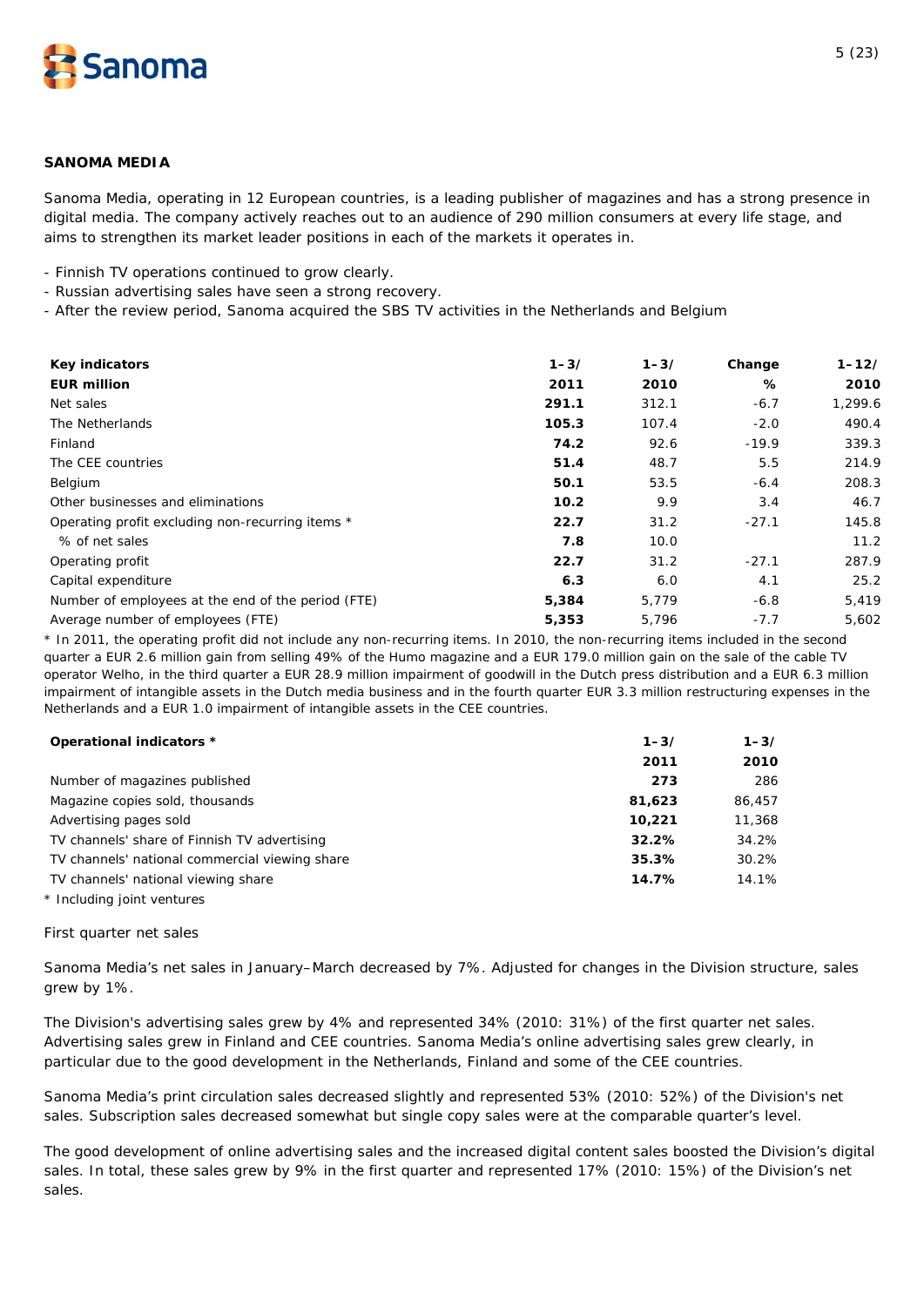

#### *Developments in the businesses*

In the Netherlands, net sales were 2% below the comparable quarter due to a decrease in singly copy sales. Subscription and advertising sales remained stable. The market for consumer magazine advertising in the Netherlands grew 4% in January–March and Sanoma Media Netherlands strengthened its market position. Advertising sales represented 28% (2010: 28%) of the Dutch net sales. According to the 2010 circulation statistics, circulation volume in the Netherlands has decreased clearly. Sanoma Media Netherlands' market share remained stable.

In Finland, net sales decreased clearly due to divestment of cable TV business in 2010. In magazines, there were fewer issues published in the first quarter than in the comparable period. This timing issue affected both magazine advertising and circulation sales negatively. According to the circulation statistics for 2010, Sanoma Magazines Finland's main titles have strengthened their position and the company remains the clear market leader in Finland. The consumer magazine advertising market in Finland decreased by 5% while TV advertising increased by 12% in the first three months. Sanoma's broadcasting operations grew. Advertising sales continued to increase clearly, with targeted theme channels and online TV performing extremely well. In total, advertising sales increased and represented 42% (2010: 31%) of Finnish net sales.

In the CEE countries, Sanoma Media's net sales grew by 6% following the strong recovery of Russian advertising sales. The advertising market continued to improve also in Hungary and Bulgaria, but the general economic environment and the outlook for advertising sales is still weak in many CEE countries. Advertising sales represented 50% (2010: 47%) of the first quarter sales in the CEE countries. The single copy markets continued to decline in the CEE countries, except for Russia and Bulgaria. Also Sanoma Media's circulation sales decreased, with both single copy sales and subscription sales being slightly lower than in the comparable quarter.

Net sales in Belgium decreased by 6%. This is fully due to the Humo divestment in May 2010, which affected both advertising and circulation sales. Adjusted for the structural changes, net sales grew slightly. Advertising sales represented 26% (2010: 26%) of net sales in Belgium. The long-term circulation trends also show a slight decrease in the number of copies sold in Belgium, mostly offset by price increases. Sanoma Media has strengthened its market position in the Belgian readers market.

After the review period, Sanoma announced that it will acquire, together with partners, the free-to-air TV activities of SBS in the Netherlands and Belgium. In 2011, the new operations will increase Sanoma Media's net sales, but its result will be burdened by costs related to the transaction.

# *First quarter operating profit*

Sanoma Media's operating profit excluding non-recurring items in January–March decreased by 27%, due to structural changes in Finland and Belgium. In the Netherlands, the result was in line with the comparable quarter. In Finland, the good operational result of TV operations did not fully compensate the effects of the cable TV divestment and lower operating profit of magazines, which resulted from decreased sales due to timing differences. In the CEE countries, the result improved.

# *Sanoma Media's outlook*

Sanoma Media has a strong portfolio of media brands in magazines, in online and mobile media, and in radio and television. Being at the forefront of the changing of the media landscape allows Sanoma Media to generate revenues by bringing new a kind of offering to consumers, and connecting them with advertisers in new and better way.

Following the SBS transaction, Sanoma Media's net sales are estimated to increase significantly and operating profit excluding non-recurring items is expected to increase slightly.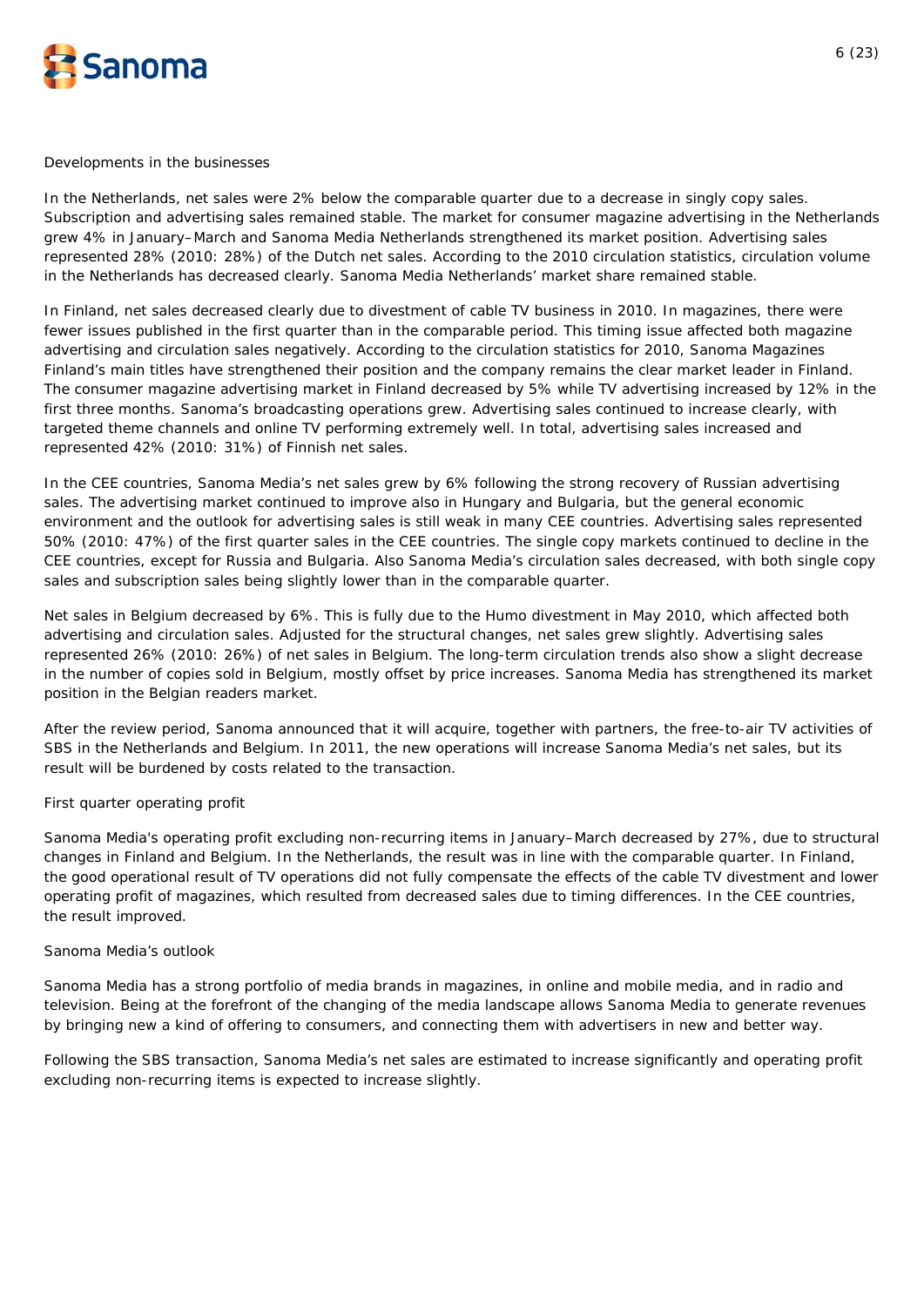

# **SANOMA NEWS**

*Sanoma News is the leading newspaper publisher in Finland and its printed and digital products have a strong presence in the lives of Finns. In addition to Helsingin Sanomat, the largest daily in the Nordic region, Sanoma News publishes other national and regional newspapers and it is also one of the most significant digital media players in Finland.* 

- Sanoma News improved its operating profit significantly.

- Oikotie is now the leading online recruitment site in Finland.

- Helsingin Sanomat and Ilta-Sanomat mobile news services are the two most popular mobile services in Finland.

| Key indicators                                     | $1 - 3/$ | $1 - 3/$ | Change  | $1 - 12/$ |
|----------------------------------------------------|----------|----------|---------|-----------|
| <b>EUR million</b>                                 | 2011     | 2010     | ℅       | 2010      |
| Net sales                                          | 108.4    | 109.4    | $-0.9$  | 437.6     |
| Helsingin Sanomat                                  | 61.2     | 59.1     | 3.6     | 235.4     |
| Ilta-Sanomat                                       | 19.1     | 19.9     | $-4.1$  | 83.3      |
| Other publishing                                   | 23.7     | 25.3     | $-6.4$  | 99.5      |
| Other businesses and eliminations                  | 4.4      | 5.0      | $-13.3$ | 19.4      |
| Operating profit excluding non-recurring items *   | 12.9     | 9.6      | 33.8    | 47.2      |
| % of net sales                                     | 11.9     | 8.8      |         | 10.8      |
| Operating profit                                   | 12.9     | 15.6     | $-17.6$ | 56.1      |
| Capital expenditure                                | 3.5      | 2.8      | 25.5    | 14.0      |
| Number of employees at the end of the period (FTE) | 2,003    | 2,168    | $-7.6$  | 2,016     |
| Average number of employees (FTE)                  | 1,993    | 2,190    | $-9.0$  | 2,176     |

\* In 2011, the operating profit did not include any non-recurring items. In 2010, the non-recurring items included in the first quarter a EUR 6.0 million gain on the sale of Lehtikuva and in the fourth quarter a EUR 2.9 million gain on the sale of Sanoma Lehtimedia's local papers.

| <b>Operational indicators</b>            | $1 - 3/$  | $1 - 3/$  |
|------------------------------------------|-----------|-----------|
|                                          | 2011      | 2010      |
| Online services, unique visitors, weekly |           |           |
| Iltasanomat.fi                           | 1,957,740 | 1,523,279 |
| HS.fi                                    | 1,360,404 | 1,027,315 |
| Huuto.net                                | 518,631   | 435,948   |
| Oikotie.fi                               | 437,796   | 378,116   |
| Taloussanomat.fi                         | 595,955   | 531,382   |
|                                          | $1 - 12/$ | $1 - 12/$ |
| <b>Audited circulation</b>               | 2010      | 2009      |
| Helsingin Sanomat                        | 383,361   | 397,838   |
| Ilta-Sanomat                             | 150,351   | 152,948   |

#### *First quarter net sales*

Sanoma News' net sales in January–March were at the previous year's level. Adjusted for changes in the Division structure, sales grew by 2%.

The Division's print circulation sales were almost at the comparable period's level. Both the single copy and subscription volumes continued the long-term decreasing trend, but Sanoma News was able to compensate this almost fully with price increases and new products. Circulation sales accounted for 42% (2010: 43%) of the Division's net sales.

Sanoma News' advertising sales grew by 7%, with print advertising sales increasing by 3% and online advertising by 26%. In particular recruitment advertising in the online classified service Oikotie performed well. According to TNS Gallup Adex, newspaper advertising in Finnish market grew by 4% in the first three months, while online advertising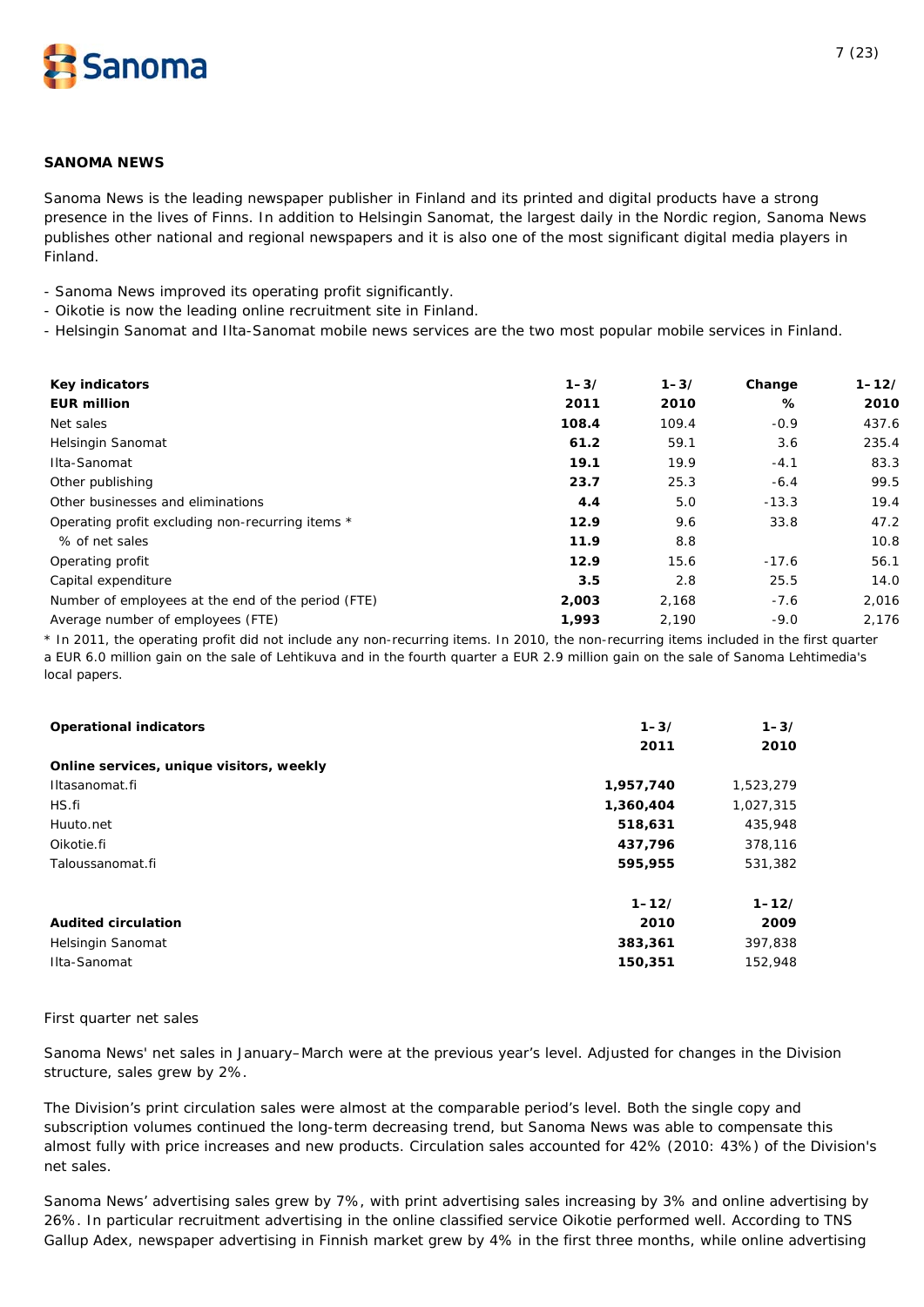

included in the statistics grew by 32%. Advertising sales represented 50% (2010: 47%) of the Division's net sales in the first quarter.

In total, the Division's digital sales, including both online advertising sales and digital content sales, represented 12% (2010: 12%) of the Division's net sales.

# *Developments in the businesses*

The net sales of the Helsingin Sanomat business unit grew by 4%. Classified advertising in the daily print edition of Helsingin Sanomat grew significantly, recruitment advertising in particular. Advertising sales represented 55% (2010: 54%) of the business unit's net sales. The mobile HS.fi service is the most popular mobile service in Finland. The HS iPad edition has now been downloaded on 18,000 devices.

The Ilta-Sanomat business unit's net sales decreased by 4%. The total volume of the Finnish tabloid market decreased by 8% during the last 12 months. Ilta-Sanomat now commands a 58.0% (2010: 57.1%) share of the tabloid newsstand market. Ilta-Sanomat has developed an efficient method of producing print supplements which enable a more versatile use of the single copy channel, and published six special supplements in the first quarter. Advertising sales, representing 27% (2010: 25%) of the business unit's net sales, were at the previous year's level.

Net sales from other publishing operations decreased by 6% due to several divestments of operations in 2010. Sanoma News is focusing a significant amount of resources to its digital operations. In January, Sanoma Digital Finland acquired a daily deal business Offerium.fi.

# *First quarter operating profit*

In January–March, Sanoma News' operating profit excluding non-recurring items improved by 34% mainly due to advertising sales development and good cost control. Operating profit increased clearly in the Helsingin Sanomat business unit due to advertising sales growing from the low levels of the comparable period. Ilta-Sanomat's result decreased. Despite the structural changes, the result improved significantly in other publishing, thanks to increased online advertising sales. The operating profit did not include any non-recurring items in the first quarter (2010: EUR 6.0 million).

# *Sanoma News' outlook*

Sanoma News aims to strengthen its multichannel approach both when creating journalistic content as well as when serving its advertisers. The Division will increase its share of digital operations and create new sources of revenues through development of the product and service portfolio both in print and online. Strengthening market share both in the media market and in the readers market remains a key priority for Sanoma News.

In 2011, Sanoma News' net sales are estimated to be at the previous year's level due to the divestments made in 2010 and operating profit excluding non-recurring items is expected to improve slightly.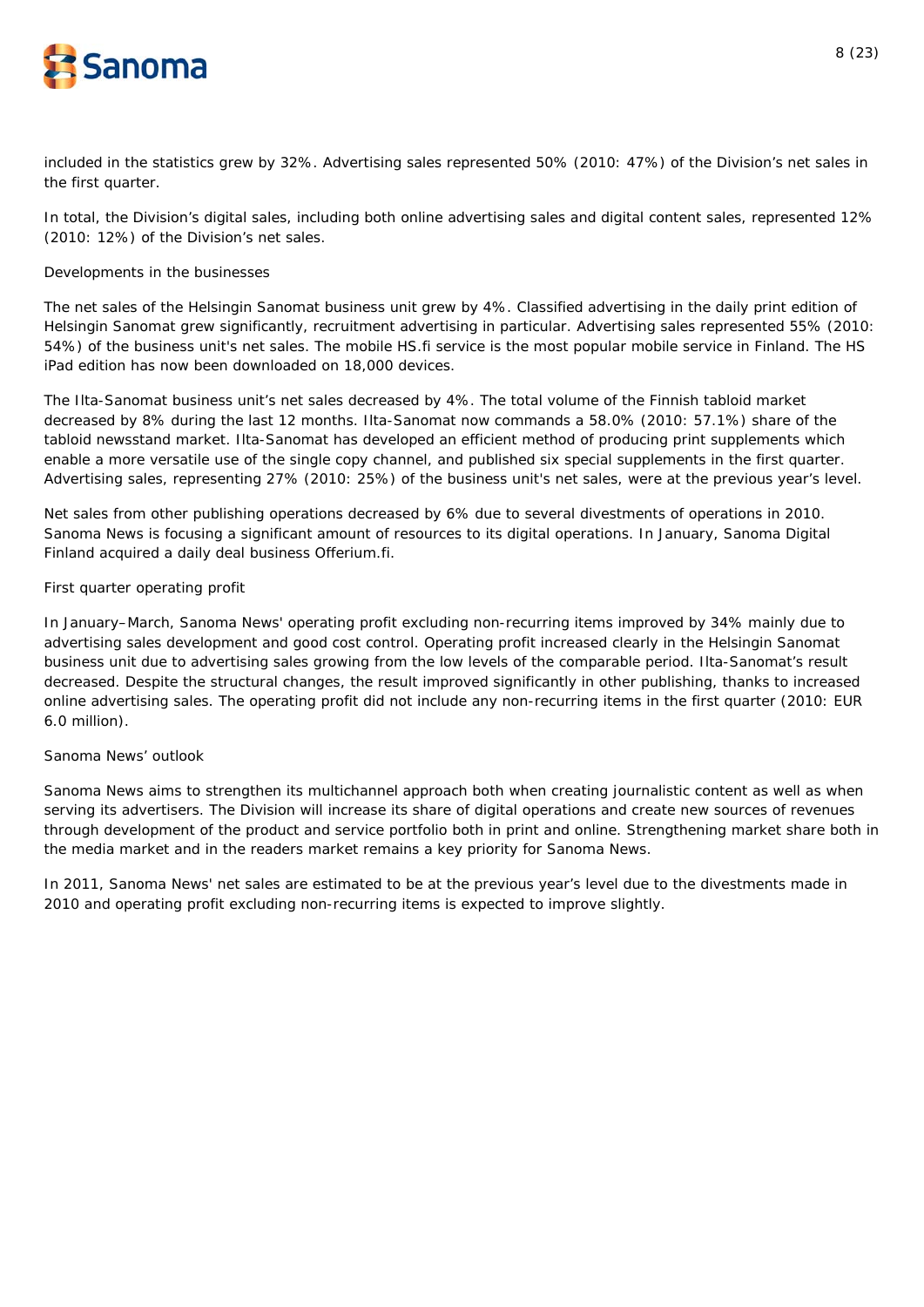

# **SANOMA LEARNING & LITERATURE**

*Sanoma Learning & Literature, operating in 14 countries, is a leading European provider of learning materials and solutions in print and digital format. The Division also has growing international business information and language service operations.*

- Net sales grew in learning and language services, mainly due to changes between quarters.

- After the review period, Sanoma announced that it will acquire Bonnier's Finnish and Swedish learning operations and divest its general literature operations to Bonnier.

| <b>Key indicators</b>                              | $1 - 3/$ | $1 - 3/$ | Change  | $1 - 12/$ |
|----------------------------------------------------|----------|----------|---------|-----------|
| <b>EUR million</b>                                 | 2011     | 2010     | %       | 2010      |
| Net sales                                          | 60.7     | 58.2     | 4.2     | 350.1     |
| Learning                                           | 34.3     | 29.9     | 14.6    | 249.3     |
| Language services                                  | 8.7      | 6.9      | 25.4    | 27.1      |
| Literature and other businesses                    | 20.1     | 23.6     | $-15.0$ | 83.6      |
| Eliminations                                       | $-2.4$   | $-2.3$   | $-5.8$  | $-9.9$    |
| Operating profit excluding non-recurring items *   | $-6.1$   | $-5.2$   | $-16.8$ | 52.6      |
| % of net sales                                     | $-10.0$  | $-9.0$   |         | 15.0      |
| Operating profit                                   | $-5.2$   | $-6.4$   | 19.1    | 47.1      |
| Capital expenditure                                | 2.0      | 2.9      | $-28.7$ | 14.9      |
| Number of employees at the end of the period (FTE) | 2,623    | 2.637    | $-0.5$  | 2,656     |
| Average number of employees (FTE)                  | 2,628    | 2,689    | $-2.2$  | 2.629     |

\* In 2011, the non-recurring items included in the first quarter a EUR 0.9 million non-recurring income related to sale of LDC. In 2010, the non-recurring items included in the first quarter a EUR 1.1 million loss on the sale of Bertmark Norge and in the second quarter EUR 1.3 million, in the third quarter EUR 0.2 million and in the fourth quarter EUR 0.8 million restructuring expenses and in the fourth quarter a EUR 2.1 million impairment of a Dutch non-core entity.

# *First quarter net sales*

Sanoma Learning & Literature's net sales in January–March increased by 4%, also adjusted for changes in the Division structure.

Learning business has by nature an annual cycle and strong seasonality. It accrues most of its net sales and results during the second and third quarters. Changes between quarters can be significant and often explain most of the changes from the comparable period.

#### *Developments in the businesses*

Net sales in learning increased by 15%, mainly due to sales in the Netherlands and Poland materialising earlier than in the comparable year. Net sales were stable in the other countries. The first quarter is fairly small in the learning business, and there were no major changes in the business environment. In the Netherlands, some non-core operations were divested in March.

Net sales in language services increased significantly due to new operations: the business information and media monitoring service provider Esmerk has been included in the figures since September 2010, and its sales have developed positively. Net sales of AAC Global were behind the comparable quarter. AAC Global will launch a new language service platform in the second quarter, which is expected to improve sales.

Net sales in literature and other businesses decreased by 15%. Sales of general literature started slowly due to lack of bestsellers in the first quarter catalogue.

After the review period, Sanoma announced that it will acquire the Finnish educational publisher Tammi Learning and the Swedish educational publisher Bonnier Utbildning from the Swedish media company Bonnier. At the same, Sanoma will divest its Finnish general literature publisher WSOY to Bonnier. The divestment is subject to the approval of the Finnish competition authorities. The transaction is expected to be closed during the autumn.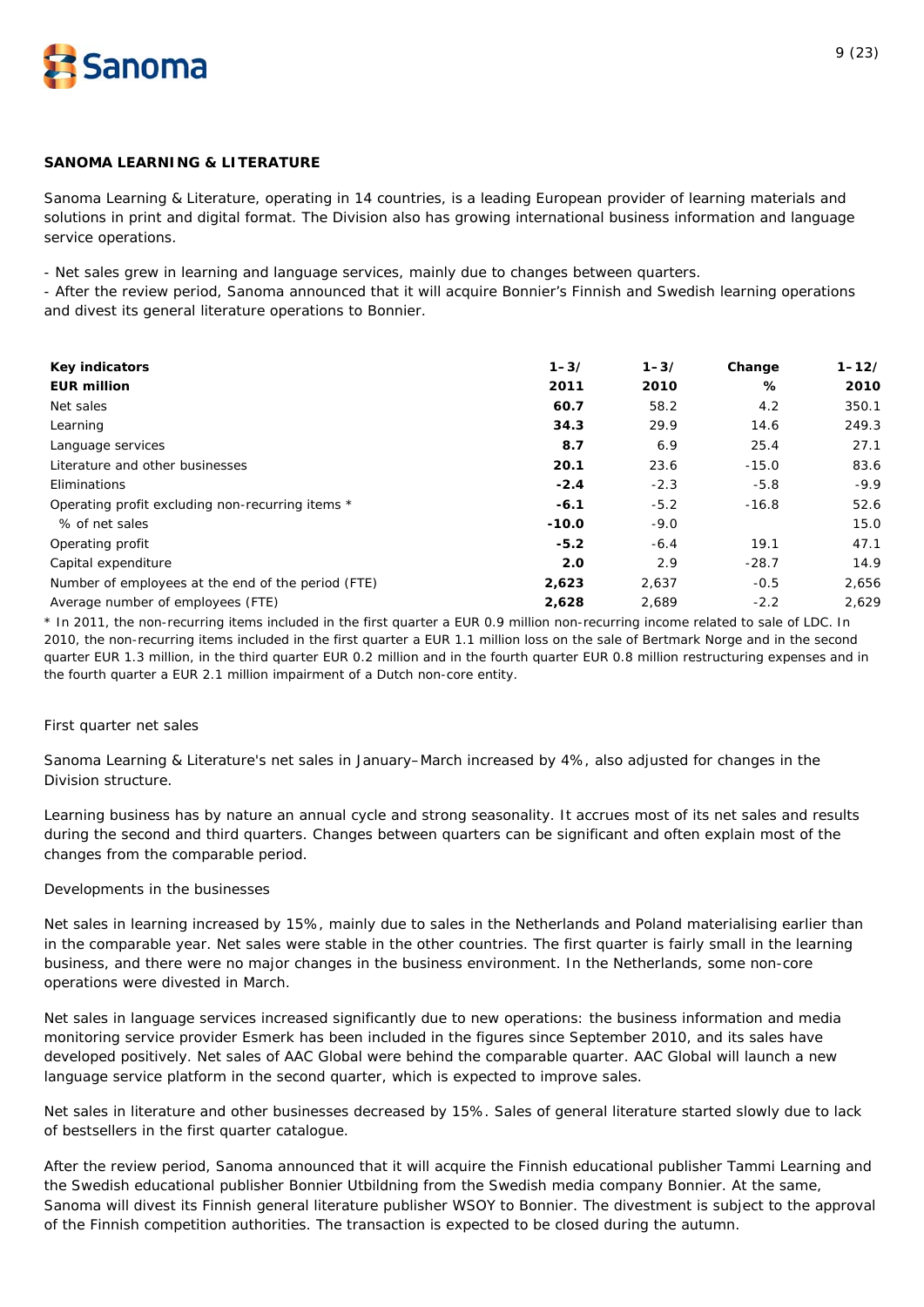

#### *First quarter operating profit*

The Division's operating result excluding non-recurring items in January–March was 17% lower than in the comparable period. Increased sales improved the operating result of learning. The result in language services and literature and other businesses was weaker than in the comparable quarter. The non-recurring items included in the operating profit amounted to EUR 0.9 million (2010: EUR 1.2 million) and were related to the divestment of non-core operations.

#### *Sanoma Learning & Literature's outlook*

Sanoma Learning & Literature's customers are increasingly looking for comprehensive solutions both in learning and language services. The Division will continue its transformation in order to offer the most appealing solutions, create value for the customer by applying new technologies and gain efficiency through developing concepts and platforms to be used in several markets. At the same time, the Division is looking for growth through further internationalisation of its learning and language services businesses.

Following the transaction with Bonnier, the net sales of Sanoma Learning & Literature in 2011 are estimated to be at the previous year's level and operating profit excluding non-recurring items is expected to decrease somewhat. Learning business has a strong seasonality within the year, the first and fourth quarter being typically loss-making. For general literature, on the other hand, the fourth quarter is typically the strongest one. Due to this seasonality, this transaction will lower Sanoma Learning & Literature's fourth quarter result in 2011.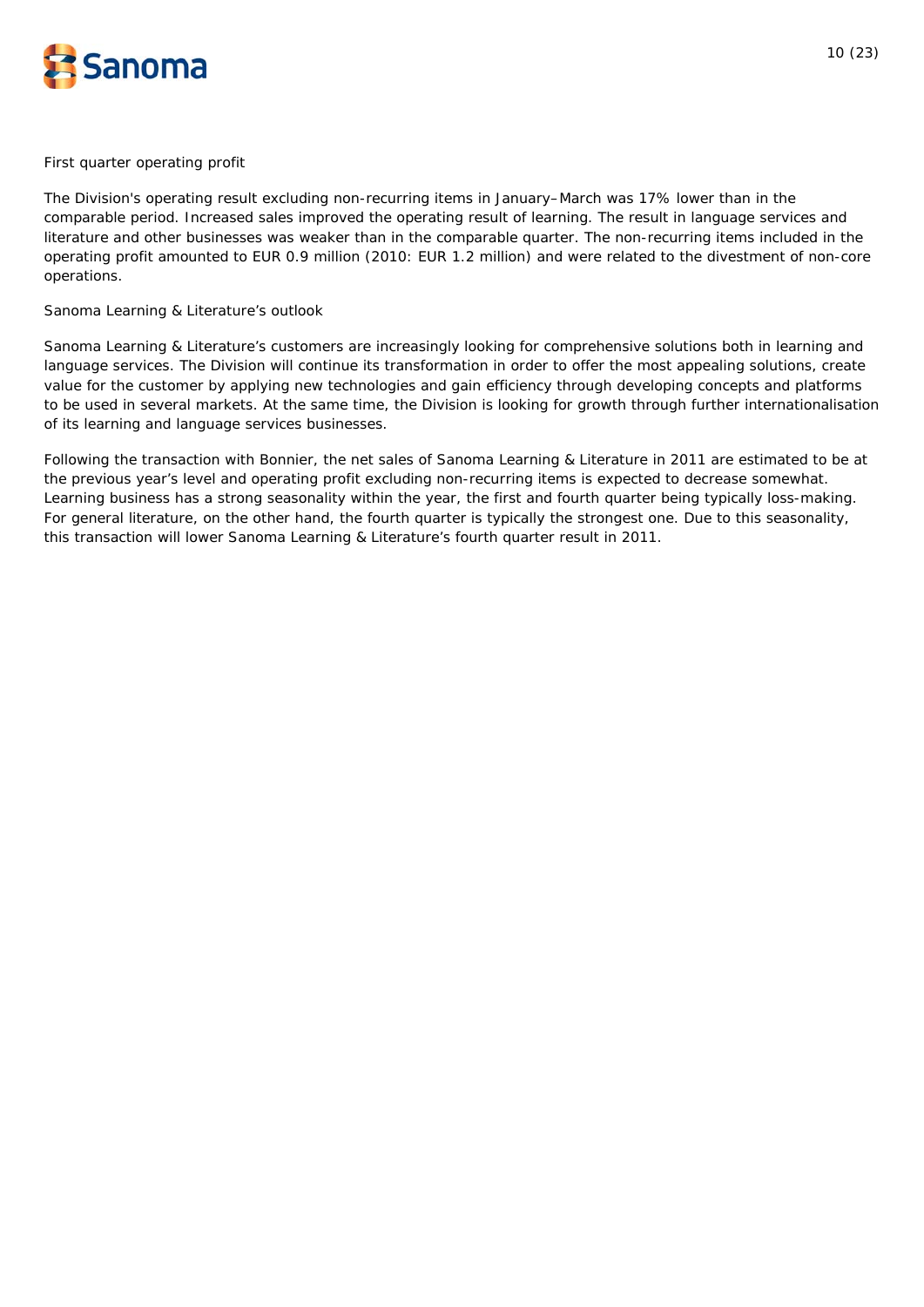

# **SANOMA TRADE**

*Operating in four countries, retail specialist Sanoma Trade's strengths lie in its solid concepts and thorough understanding of customers' needs. Sanoma Trade serves its customers in 190 million annual sales contacts at kiosks and bookstores. Sanoma Trade's trade services business unit is a strong link between publishers and retailers.* 

- Concept development and its roll-out in kiosks and bookstores continues.

- Sanoma Trade divested its Romanian kiosk and trade services operations after the review period.

| <b>Key indicators</b>                              | $1 - 3/$ | $1 - 3/$ | Change  | $1 - 12/$ |
|----------------------------------------------------|----------|----------|---------|-----------|
| <b>EUR million</b>                                 | 2011     | 2010     | %       | 2010      |
| Net sales                                          | 161.8    | 170.2    | $-5.0$  | 726.3     |
| Kiosk operations                                   | 85.3     | 91.9     | $-7.2$  | 398.4     |
| Trade services                                     | 32.4     | 30.3     | 7.1     | 131.3     |
| <b>Bookstores</b>                                  | 24.8     | 26.0     | $-4.7$  | 120.6     |
| Movie operations                                   | 21.9     | 25.4     | $-13.9$ | 90.0      |
| Eliminations                                       | $-2.6$   | $-3.4$   | 22.5    | $-14.0$   |
| Operating profit excluding non-recurring items *   | 3.3      | 3.7      | $-9.4$  | 19.1      |
| % of net sales                                     | 2.1      | 2.2      |         | 2.6       |
| Operating profit                                   | 3.3      | 3.7      | $-9.4$  | 15.5      |
| Capital expenditure **                             | 20.7     | 4.7      | 342.7   | 29.7      |
| Number of employees at the end of the period (FTE) | 5,089    | 5,625    | $-9.5$  | 5,149     |
| Average number of employees (FTE)                  | 4,980    | 5,601    | $-11.1$ | 5,486     |

\* In 2011, the operating profit did not include any non-recurring items. In 2010, the non-recurring items included in the third quarter EUR 1.0 million restructuring expenses and in the fourth quarter a EUR 2.6 million loss on sale of Russian operations. \*\* Including finance leases

| <b>Operational indicators</b>              | $1 - 3/$ | $1 - 3/$ |
|--------------------------------------------|----------|----------|
| <b>Thousands</b>                           | 2011     | 2010     |
| Number of kiosk outlets                    | 1.421    | 1.539    |
| Customer volume in kiosk operations        | 40.608   | 43,787   |
| Customer volume in bookstores              | 1,859    | 1,718    |
| Customer volume in movie theatres          | 2,586    | 2,907    |
| Number of copies sold (press distribution) | 54,211   | 65,206   |

#### *First quarter net sales*

Sanoma Trade's net sales in January–March decreased by 5%. Net sales adjusted for changes in the Division structure decreased by 4%.

#### *Developments in the businesses*

Net sales from kiosk operations were down by 7%. Net sales grew in Estonia, but decreased in other countries. The concept development of the kiosk chain continues. In Finland, there are now 56 kiosks with the new concept. Sales in these outlets continue to develop positively. The service offering was widened with a new 'pay-a-bill' service, which enables customers to pay their invoices in an R-kiosk at a more advantageous price than in a bank.

After the review period, the remaining Russian kiosk operations were divested on 1 April 2011, and the Romanian kiosk and trade services operations were divested on 8 April. Sanoma Trade will record non-recurring costs of some EUR 9 million from these transactions in its second quarter result.

Net sales from trade services grew by 7%, partly due to improved sales of in-store merchandising and logistics services in Finland. Net sales were stable in Latvia and Lithuania, but decreased in Estonia.

Net sales from bookstores decreased by 5%. In Finland, the sales of stationery, paperbacks and office supplies in particular all developed well, but the lack of interesting titles clearly lowered the sales of fiction. Concept development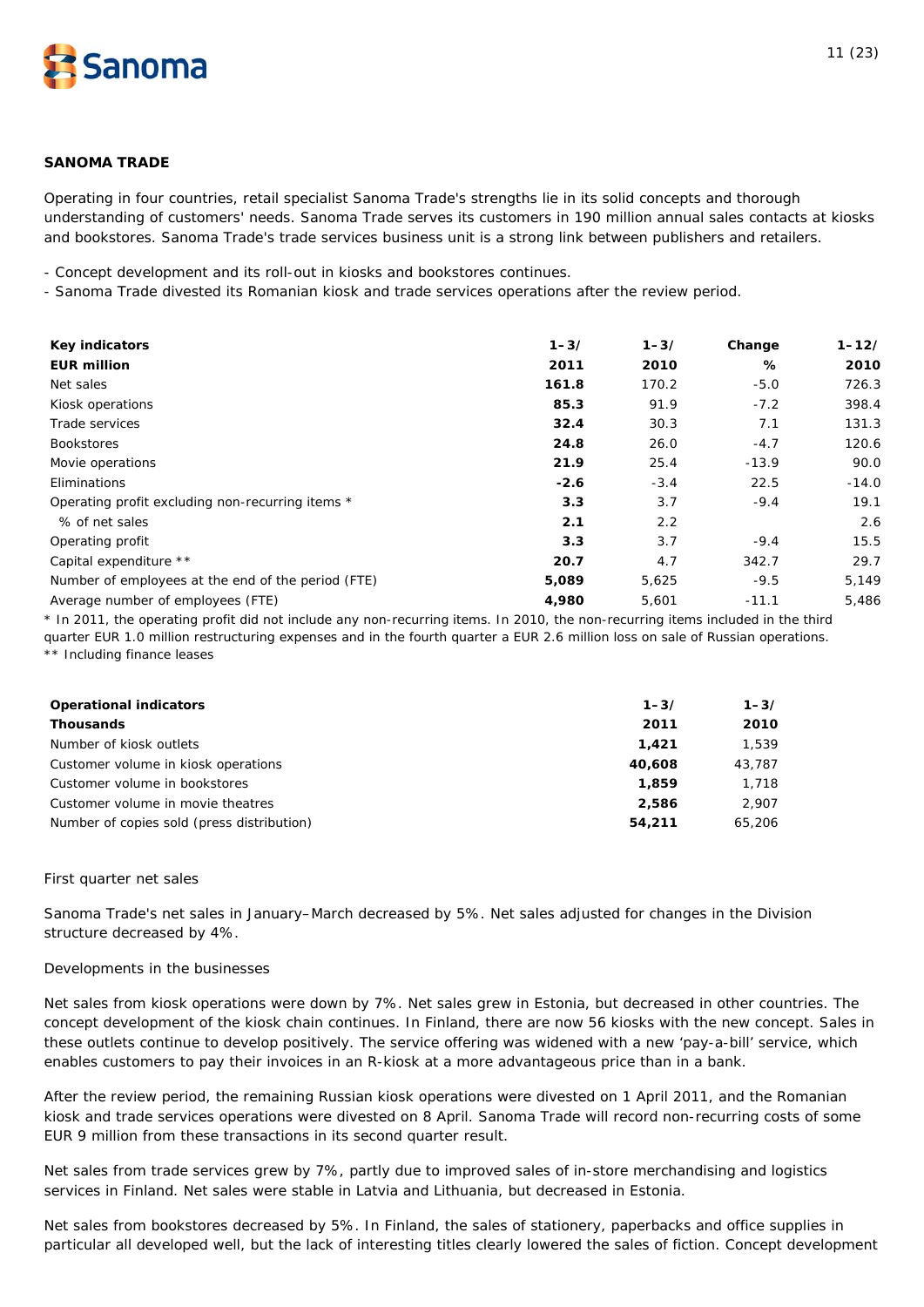

continued with the opening of the second new bookstore in March in Helsinki. Sales development has been very positive during the first month.

Net sales from movie operations decreased by 14%. The lack of big blockbuster movies affected sales in all markets, which was partly compensated by the higher average ticket price and improved sales of cinema advertising. The divestment of movie operations, announced in March, was finalised on 29 April, when all necessary approvals from the competition authorities were received.

### *First quarter operating profit*

Sanoma Trade's operating profit excluding non-recurring items in January–March decreased by 9%. The result improved in trade services, but was below the comparable period in other businesses. In order to improve its efficiency, Sanoma Trade has initiated statutory employer–employee negotiations in its Finnish kiosk and bookstore operations as well as in trade services.

#### *Sanoma Trade's outlook*

Continuous development of its product and service offering, based on the consumer insight gained from its 190 million annual customer contacts, is a key success factor for Sanoma Trade. Sanoma Trade continues to focus its resources on improving its concepts and better catering for the needs of its customers. The new kiosk and bookstore concepts continue to be rolled out in 2011, and the service offering of trade services will be expanded.

Following the divestment of the movie operations and the Romanian operations, Sanoma Trade's net sales in 2011 are estimated to decrease clearly but operating profit excluding non-recurring items is expected to be at the previous year's level.

# **THE GROUP**

#### **Dividend**

The Annual General Meeting on 5 April 2011 decided to pay a dividend of EUR 1.10 (2010: EUR 0.80) per share. The dividends were paid on 15 April 2011 in Finland. Sanoma conducts an active dividend policy and primarily distributes over half of the Group result for the period in dividends.

#### **Shares and holdings**

In January–March, 19,248,278 (2010: 14,018,438) Sanoma shares were traded on the NASDAQ OMX Helsinki. Traded shares accounted for 9% (2010: 9%) of the average number of shares. Sanoma's total stock exchange turnover was EUR 314.5 million (2010: EUR 218.5 million).

During the first quarter, the volume-weighted average price of a Sanoma share was EUR 16.33, with a low of EUR 15.25 and a high of EUR 17.79. At the end of March, Sanoma's market capitalisation was EUR 2.6 billion (2010: EUR 2.7 billion), with Sanoma's share closing at EUR 15.97 (2010: EUR 16.40). The Company had 26,505 shareholders at the end of March, with foreign holdings accounting for 9.1% (2010: 11.4%) of all shares and votes. There were no major changes in share ownership during the first quarter and Sanoma did not issue any flagging announcements. At the end of March, Sanoma had 162,810,593 shares.

# **Board of Directors, auditors and management**

The AGM held on 5 April 2011 confirmed the number of Sanoma's Board members at ten. Board members Jane Erkko and Rafaela Seppälä were re-elected, and Nancy McKinstry and Kai Öistämö were elected as new members to the Board. The Board of Directors of Sanoma consists of Jaakko Rauramo (Chairman), Sakari Tamminen (Vice Chairman), and Annet Aris, Jane Erkko, Antti Herlin, Sirkka Hämäläinen-Lindfors, Seppo Kievari, Nancy McKinstry, Rafaela Seppälä and Kai Öistämö as members.

The AGM appointed chartered accountants KPMG Oy Ab, with Pekka Pajamo, Authorised Public Accountant, as Auditor in Charge, as the auditor of the Company.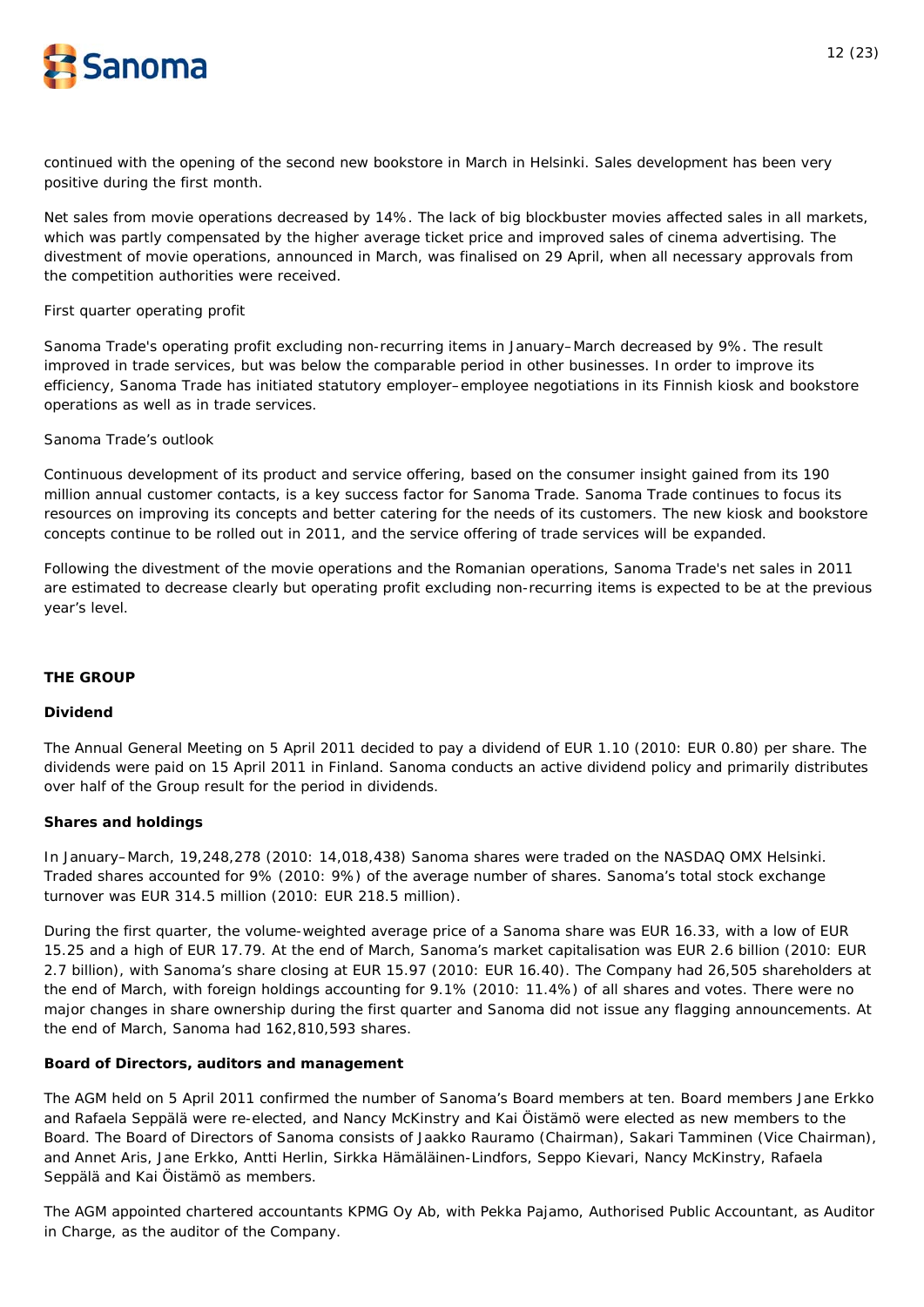

On 24 March, the Board appointed Jacqueline Cuthbert as Chief Human Resources Officer of the Sanoma Group and a member of Sanoma's Executive Management Group as of 1 July 2011. There were no other changes in the Group management in the first quarter. The EMG comprised Harri-Pekka Kaukonen (chairman), Eija Ailasmaa, Jacques Eijkens, Sven Heistermann, Kim Ignatius and Pekka Soini.

# **Board authorisations**

The AGM held on 5 April 2011 authorised the Board to decide on the repurchase of a maximum of 16,000,000 of the Company's own shares, accounting for 9.8% of total voting rights that the maximum number of own shares covered by the authorisation would provide entitlement to. This authorisation is effective until 30 June 2012 and terminates the corresponding authorisation granted by the AGM on 8 April 2010. The Board of Directors did not exercise its right under this authorisation during the first quarter.

The Board also has a valid authorisation from the AGM held on 8 April 2010 to decide on an issuance of a maximum of 82,000,000 new shares and a transfer of a maximum of 5,000,000 treasury shares, together accounting for 35.5% of total voting rights that the maximum number of own shares covered by the authorisation would provide entitlement to. The authorisation will be valid until 30 June 2013. The Board did not use this authorisation during the first quarter.

# **Seasonal fluctuation**

The net sales and result of media businesses are particularly affected by the development of advertising. Advertising sales are influenced, for example, by the number of newspaper and magazine issues published each quarter, which varies annually. Television advertising in Finland is usually strongest in the second and fourth quarters.

Learning accrues most of its net sales and results during the second and third quarters.

A major portion of the net sales and results in retail are, on the other hand, generated in the last quarter, particularly from Christmas sales. Of course, the number of shopping days and, for example, the distribution of holidays over different quarters impacts the retail sales between quarters.

Seasonal business fluctuations influence the Group's net sales and operating profit, with the first quarter traditionally being clearly the smallest one for both.

# **Significant risks and uncertainty factors**

The most significant risks and uncertainty factors Sanoma currently faces are described in the Financial Statements and on the Group's website at Sanoma.com, together with the Group's main principles of risk management. Many of the identified risks relate to changes in customer preferences. The driving force behind these changes is the ongoing digitisation. Sanoma has identified action plans in all its divisions on how to respond to this challenge.

With regard to changing customer preferences and digitisation, new entrants might be able to better utilise these changes and therefore gain market share from Sanoma's established businesses.

Normal business risks associated with the industry relate to developments in media advertising and consumer spending. Media advertising is sensitive to economic fluctuations. Therefore, the general economic conditions of the countries in which the Group operates and the economic trends of the industry influence Sanoma's business activities and operational performance.

Sanoma's financial risks include interest rate and currency risks as well as risks related to liquidity, counterparties, impairment and availability of capital. At Group level, the most significant risks are changes to interest rates, and refinancing risks.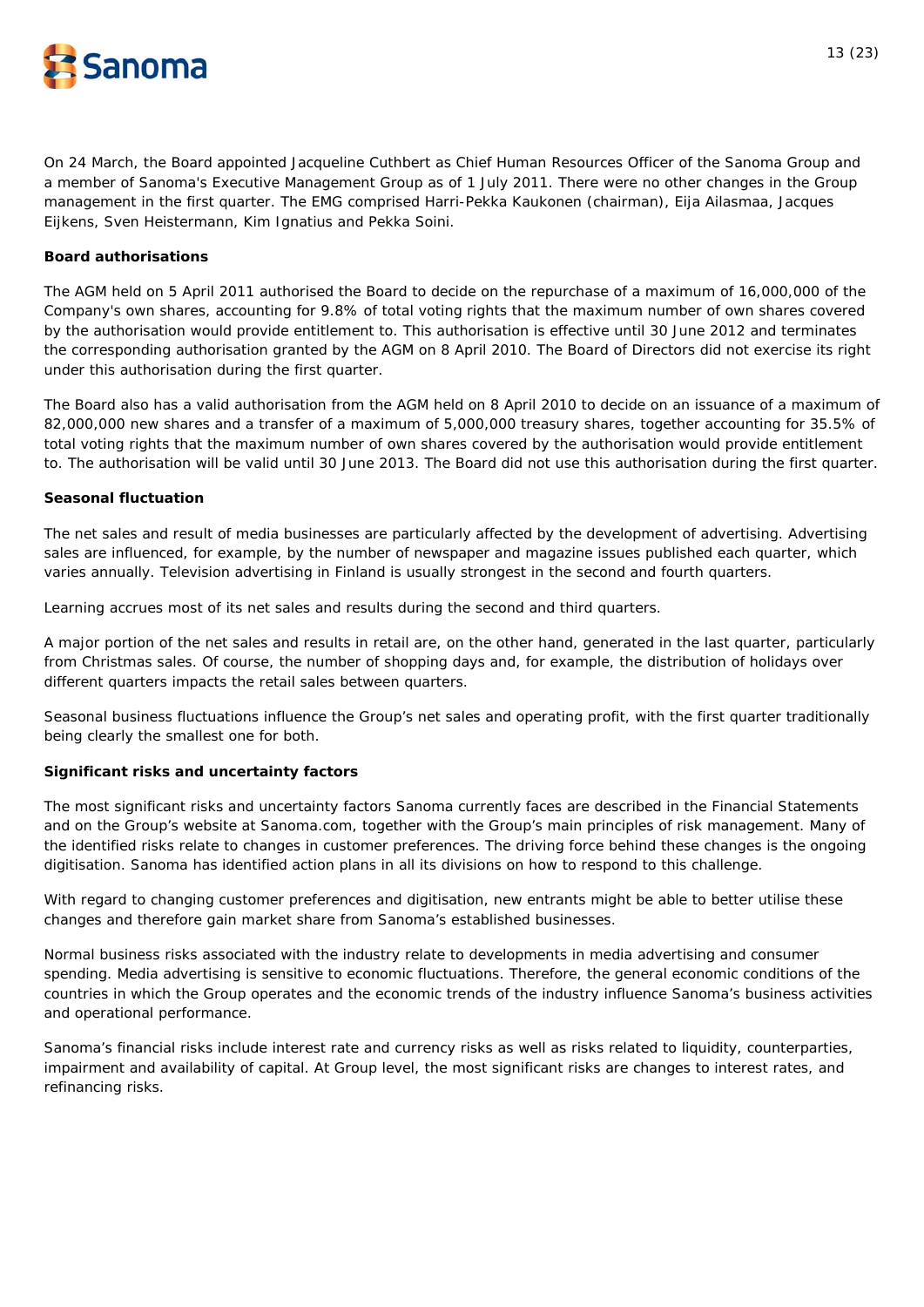

# **INTERIM REPORT (UNAUDITED)**

#### **Accounting policies**

The Sanoma Group has prepared its Interim Report in accordance with IAS 34 'Interim Financial Reporting' while adhering to related IFRS standards and interpretations applicable within the EU on 31 March 2011. The accounting policies of the Interim Report and the definitions of key indicators are presented on the Sanoma website at Sanoma.com. All figures have been rounded and consequently the sum of individual figures can deviate from the presented sum figure. Key figures have been calculated using exact figures. This Interim Report is unaudited.

| <b>CONSOLIDATED INCOME STATEMENT</b>                  |          |          |           |
|-------------------------------------------------------|----------|----------|-----------|
| <b>EUR million</b>                                    | $1 - 3/$ | $1 - 3/$ | $1 - 12/$ |
|                                                       | 2011     | 2010     | 2010      |
| <b>NET SALES</b>                                      | 610.2    | 637.9    | 2,761.2   |
| Other operating income                                | 12.8     | 20.4     | 258.8     |
| Materials and services                                | 263.5    | 279.0    | 1,207.4   |
| Employee benefit expenses                             | 164.0    | 169.1    | 668.6     |
| Other operating expenses                              | 128.4    | 128.9    | 554.2     |
| Depreciation, amortisation and impairment losses      | 39.8     | 40.8     | 197.1     |
| <b>OPERATING PROFIT</b>                               | 27.3     | 40.4     | 392.7     |
| Share of results in associated companies              | 1.9      | $-2.4$   | $-23.9$   |
| Financial income                                      | 2.2      | 2.2      | 11.1      |
| Financial expenses                                    | 4.7      | 6.0      | 23.8      |
| <b>RESULT BEFORE TAXES</b>                            | 26.7     | 34.1     | 356.0     |
| Income taxes                                          | $-8.2$   | $-10.0$  | $-58.6$   |
| <b>RESULT FOR THE PERIOD</b>                          | 18.5     | 24.1     | 297.3     |
| Result attributable to:                               |          |          |           |
| Equity holders of the Parent Company                  | 18.6     | 25.9     | 299.6     |
| Non-controlling interests                             | 0.0      | $-1.8$   | $-2.3$    |
| Earnings per share for result attributable            |          |          |           |
| to the equity holders of the Parent company:          |          |          |           |
| Earnings per share, EUR                               | 0.11     | 0.16     | 1.85      |
| Diluted earnings per share, EUR                       | 0.11     | 0.16     | 1.85      |
| STATEMENT OF COMPREHENSIVE INCOME                     |          |          |           |
| <b>EUR million</b>                                    | $1 - 3/$ | $1 - 3/$ | $1 - 12/$ |
|                                                       | 2011     | 2010     | 2010      |
| Result for the period                                 | 18.5     | 24.1     | 297.3     |
| Other comprehensive income:                           |          |          |           |
| Change in translation differences                     | 6.0      | 20.3     | 9.8       |
| Cash flow hedges                                      | 1.8      |          | 0.2       |
| Income tax related to cash flow hedges                | $-0.5$   |          | $-0.1$    |
| Other comprehensive income for the period, net of tax | 7.3      | 20.3     | 10.0      |
| TOTAL COMPREHENSIVE INCOME FOR THE PERIOD             | 25.8     | 44.4     | 307.3     |
| Total comprehensive income attributable to:           |          |          |           |
| Equity holders of the Parent Company                  | 25.9     | 45.8     | 309.6     |
| Non-controlling interests                             | 0.0      | $-1.4$   | $-2.3$    |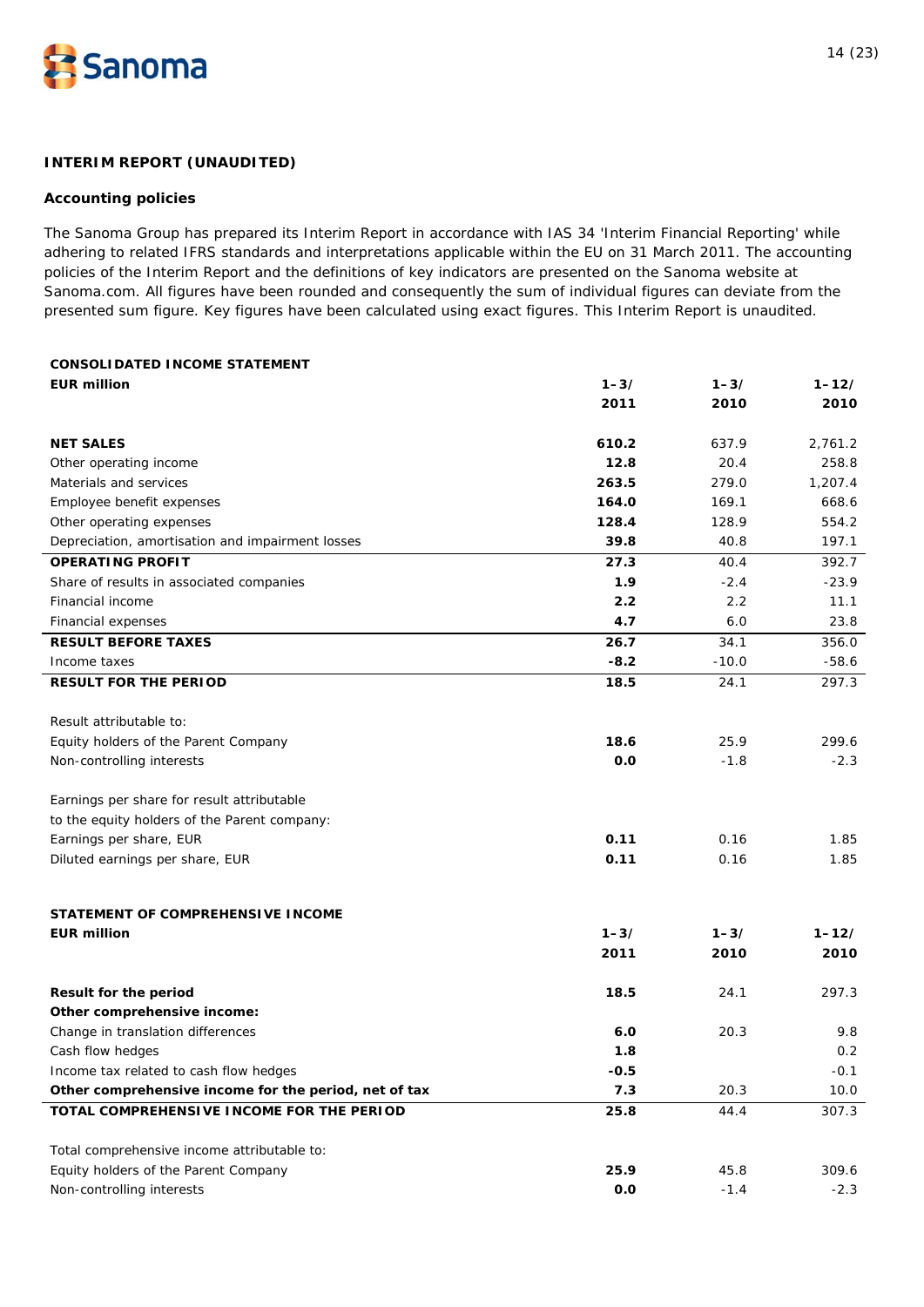

| <b>CONSOLIDATED BALANCE SHEET</b>                               |           |           |            |
|-----------------------------------------------------------------|-----------|-----------|------------|
| <b>EUR million</b>                                              | 31.3.2011 | 31.3.2010 | 31.12.2010 |
| <b>ASSETS</b>                                                   |           |           |            |
| <b>NON-CURRENT ASSETS</b>                                       |           |           |            |
| Tangible assets                                                 | 367.7     | 470.2     | 429.3      |
| Investment property                                             | 8.6       | 9.3       | 8.7        |
| Goodwill                                                        | 1,438.2   | 1,499.8   | 1,447.5    |
| Other intangible assets                                         | 406.2     | 417.5     | 403.2      |
| Interests in associated companies                               | 238.6     | 60.8      | 248.7      |
| Available-for-sale financial assets                             | 15.9      | 15.8      | 15.8       |
| Deferred tax receivables                                        | 34.3      | 33.3      | 34.8       |
| Trade and other receivables                                     | 28.4      | 30.9      | 28.3       |
| NON-CURRENT ASSETS, TOTAL                                       | 2,537.9   | 2,537.7   | 2,616.3    |
| <b>CURRENT ASSETS</b>                                           |           |           |            |
| Inventories                                                     | 118.7     | 139.4     | 122.8      |
| Income tax receivables                                          | 19.5      | 20.5      | 8.6        |
| Trade and other receivables                                     | 370.6     | 379.3     | 391.0      |
| Available-for-sale financial assets                             | 0.3       | 0.5       | 0.3        |
| Cash and cash equivalents                                       | 61.2      | 60.1      | 64.0       |
| CURRENT ASSETS, TOTAL                                           | 570.5     | 599.8     | 586.8      |
|                                                                 |           |           |            |
| Assets classified as held for sale                              | 111.9     |           |            |
| <b>ASSETS, TOTAL</b>                                            | 3,220.2   | 3,137.5   | 3,203.0    |
| <b>EQUITY AND LIABILITIES</b>                                   |           |           |            |
| <b>EQUITY</b>                                                   |           |           |            |
| Equity attributable to the equity holders of the Parent Company |           |           |            |
| Share capital                                                   | 71.3      | 71.3      | 71.3       |
| Fund for invested unrestricted equity                           | 203.3     | 188.8     | 203.3      |
| Other reserves                                                  | 1.5       |           | 0.2        |
| Other equity                                                    | 1,122.1   | 976.7     | 1,096.5    |
|                                                                 | 1,398.1   | 1,236.8   | 1,371.2    |
| Non-controlling interests                                       | 4.8       | 14.9      | 4.8        |
| EQUITY, TOTAL                                                   | 1,402.9   | 1,251.7   | 1,376.0    |
| <b>NON-CURRENT LIABILITIES</b>                                  |           |           |            |
| Deferred tax liabilities                                        | 92.0      | 103.2     | 94.2       |
| Pension obligations                                             | 26.1      | 30.0      | 26.7       |
| Provisions                                                      | 7.1       | 9.7       | 7.3        |
| Interest-bearing liabilities                                    | 412.8     | 550.9     | 472.5      |
| Trade and other payables                                        | 20.0      | 28.4      | 19.9       |
| NON-CURRENT LIABILITIES, TOTAL                                  | 557.9     | 722.2     | 620.5      |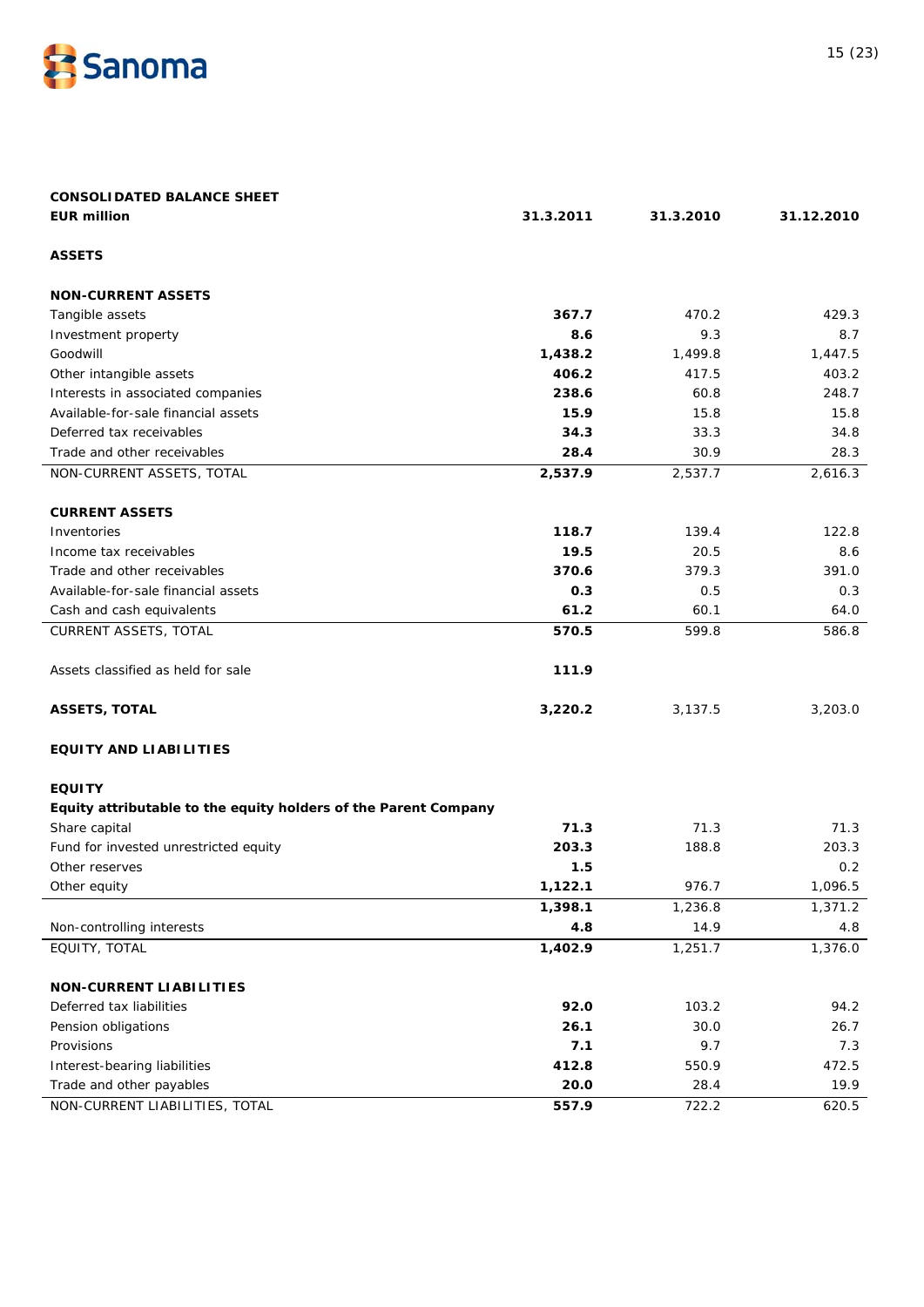

# **CURRENT LIABILITIES**

| Provisions                                  | 10.8    | 15.8    | 15.6    |
|---------------------------------------------|---------|---------|---------|
| Interest-bearing liabilities                | 499.2   | 440.5   | 469.4   |
| Income tax liabilities                      | 29.5    | 22.5    | 22.1    |
| Trade and other payables                    | 651.2   | 684.8   | 699.4   |
| <b>CURRENT LIABILITIES, TOTAL</b>           | 1,190.7 | 1,163.6 | 1,206.5 |
| Liabilities related to assets held for sale | 68.7    |         |         |
| LIABILITIES, TOTAL                          | 1,817.3 | 1,885.8 | 1,827.0 |
| EQUITY AND LIABILITIES, TOTAL               | 3,220.2 | 3.137.5 | 3,203.0 |

The assets and liabilities of a disposal group classified as held for sale are presented separately from other assets and liabilities in the balance sheet. The disposal group consists of Movie operations, Romanian press distribution and kiosk operations and the Russian kiosk company KP Roznitsa. These operations are part of the Sanoma Trade division.

### **CHANGES IN CONSOLIDATED EQUITY EUR million**

|                       | Equity attributable to the equity holders of the Parent Company |                 |        |         |              |        |         |
|-----------------------|-----------------------------------------------------------------|-----------------|--------|---------|--------------|--------|---------|
|                       |                                                                 | <b>Fund for</b> |        |         |              | Non-   |         |
|                       |                                                                 | inves-          |        |         |              | cont-  |         |
|                       |                                                                 | ted             |        |         |              | rol-   |         |
|                       |                                                                 | unres-          | Other  |         |              | ling   | Equi-   |
|                       | <b>Share</b>                                                    | tricted         | re-    | Other   |              | inte-  | ty,     |
|                       | capital                                                         | equity          | serves | equity  | <b>Total</b> | rests  | total   |
| Equity at             |                                                                 |                 |        |         |              |        |         |
| 1 Jan 2010            | 71.3                                                            | 188.8           |        | 931.1   | 1,191.2      | 15.4   | 1,206.6 |
| Expense               |                                                                 |                 |        |         |              |        |         |
| recognition of        |                                                                 |                 |        |         |              |        |         |
| options granted       |                                                                 |                 |        | 0.9     | 0.9          |        | 0.9     |
| Dividends paid        |                                                                 |                 |        |         |              | $-0.1$ | $-0.1$  |
| Change in non-        |                                                                 |                 |        |         |              |        |         |
| controlling           |                                                                 |                 |        |         |              |        |         |
| interests             |                                                                 |                 |        | $-1.1$  | $-1.1$       | $1.0$  | $-0.1$  |
| Comprehensive         |                                                                 |                 |        |         |              |        |         |
| income for the period |                                                                 |                 |        | 45.8    | 45.8         | $-1.4$ | 44.4    |
| Equity at             |                                                                 |                 |        |         |              |        |         |
| 31 March 2010         | 71.3                                                            | 188.8           |        | 976.7   | 1,236.8      | 14.9   | 1,251.7 |
| Equity at             |                                                                 |                 |        |         |              |        |         |
| 1 Jan 2011            | 71.3                                                            | 203.3           | 0.2    | 1,096.5 | 1,371.2      | 4.8    | 1,376.0 |
| Expense               |                                                                 |                 |        |         |              |        |         |
| recognition of        |                                                                 |                 |        |         |              |        |         |
| options granted       |                                                                 |                 |        | 0.9     | 0.9          |        | 0.9     |
| Change in non-        |                                                                 |                 |        |         |              |        |         |
| controlling           |                                                                 |                 |        |         |              |        |         |
| interests             |                                                                 |                 |        | 0.1     | 0.1          |        | 0.1     |
| Comprehensive         |                                                                 |                 |        |         |              |        |         |
| income for the period |                                                                 |                 | 1.3    | 24.6    | 25.9         | 0.0    | 25.8    |
| Equity at             |                                                                 |                 |        |         |              |        |         |
| 31 March 2011         | 71.3                                                            | 203.3           | 1.5    | 1,122.1 | 1,398.1      | 4.8    | 1,402.9 |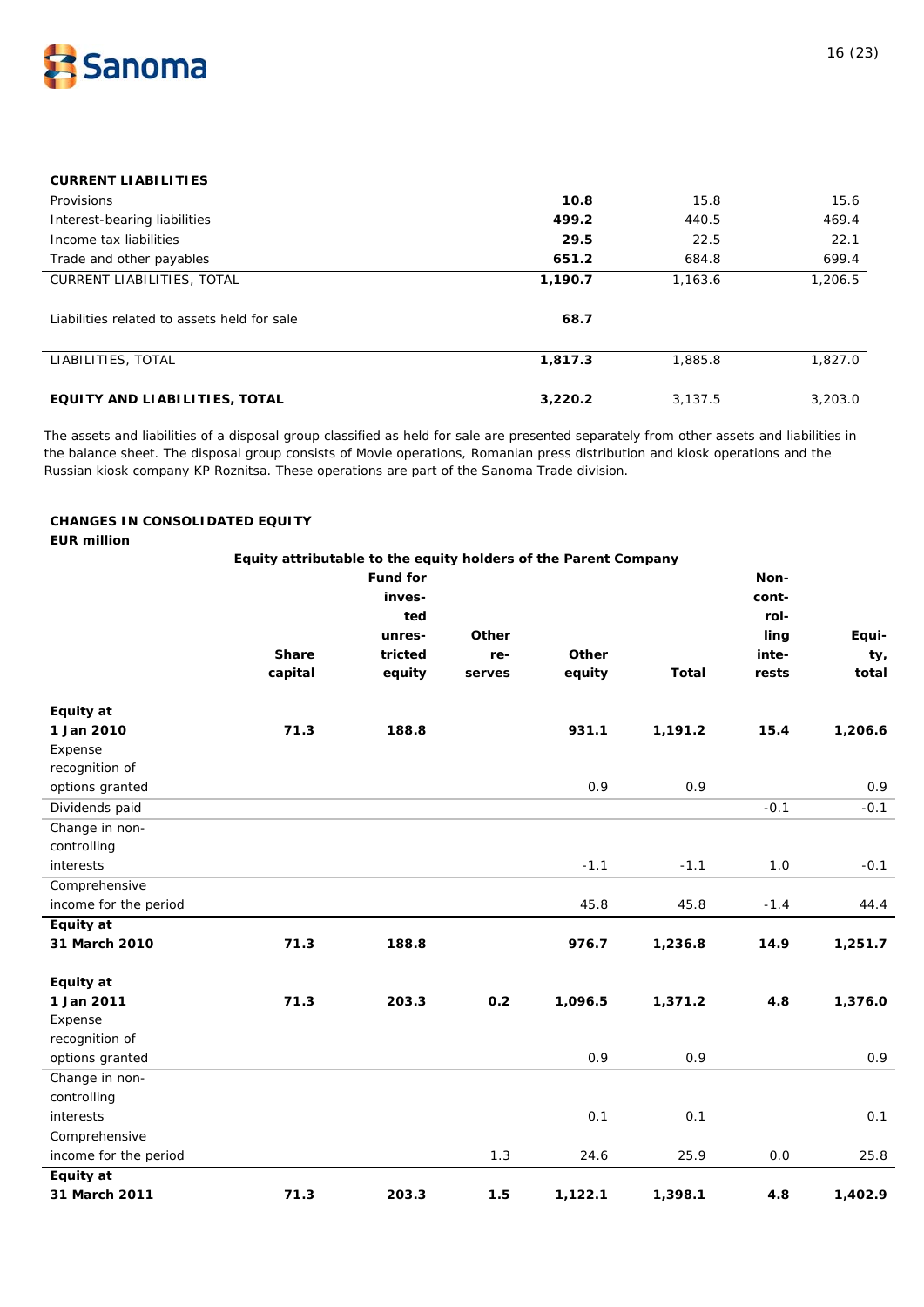

# **INCOME STATEMENT BY QUARTER**

| <b>EUR million</b>                                  | $1 - 3/$ | $1 - 3/$ | $4 - 6/$ | $7 - 9/$ | $10 - 12/$ | $1 - 12/$ |
|-----------------------------------------------------|----------|----------|----------|----------|------------|-----------|
|                                                     | 2011     | 2010     | 2010     | 2010     | 2010       | 2010      |
|                                                     |          |          |          |          |            |           |
| <b>NET SALES</b>                                    | 610.2    | 637.9    | 715.4    | 690.6    | 717.3      | 2,761.2   |
| Other operating income                              | 12.8     | 20.4     | 197.3    | 20.9     | 20.3       | 258.8     |
| Materials and services                              | 263.5    | 279.0    | 307.3    | 300.7    | 320.4      | 1,207.4   |
| Employee benefit expenses                           | 164.0    | 169.1    | 172.3    | 151.9    | 175.3      | 668.6     |
| Other operating expenses                            | 128.4    | 128.9    | 132.4    | 124.2    | 168.7      | 554.2     |
| Depreciation, amortisation and impairment<br>losses | 39.8     | 40.8     | 39.6     | 70.7     | 45.9       | 197.1     |
| <b>OPERATING PROFIT</b>                             | 27.3     | 40.4     | 261.0    | 63.9     | 27.4       | 392.7     |
| Share of results in associated companies            | 1.9      | $-2.4$   | 1.7      | 0.8      | $-24.0$    | $-23.9$   |
| Financial income                                    | 2.2      | 2.2      | 2.5      | 4.0      | 2.4        | 11.1      |
| Financial expenses                                  | 4.7      | 6.0      | 6.2      | 5.0      | 6.6        | 23.8      |
| <b>RESULT BEFORE TAXES</b>                          | 26.7     | 34.1     | 259.0    | 63.7     | $-0.8$     | 356.0     |
| Income taxes                                        | $-8.2$   | $-10.0$  | $-23.8$  | $-24.6$  | $-0.2$     | $-58.6$   |
| <b>RESULT FOR THE PERIOD</b>                        | 18.5     | 24.1     | 235.1    | 39.1     | $-1.0$     | 297.3     |
| Result attributable to:                             |          |          |          |          |            |           |
| Equity holders of the Parent Company                | 18.6     | 25.9     | 235.4    | 39.2     | $-0.9$     | 299.6     |
| Non-controlling interests                           | 0.0      | $-1.8$   | $-0.2$   | $-0.1$   | $-0.1$     | $-2.3$    |
| Earnings per share for result attributable          |          |          |          |          |            |           |
| to the equity holders of the Parent company:        |          |          |          |          |            |           |
| Earnings per share, EUR                             | 0.11     | 0.16     | 1.45     | 0.24     | $-0.01$    | 1.85      |
| Diluted earnings per share, EUR                     | 0.11     | 0.16     | 1.45     | 0.24     | $-0.01$    | 1.85      |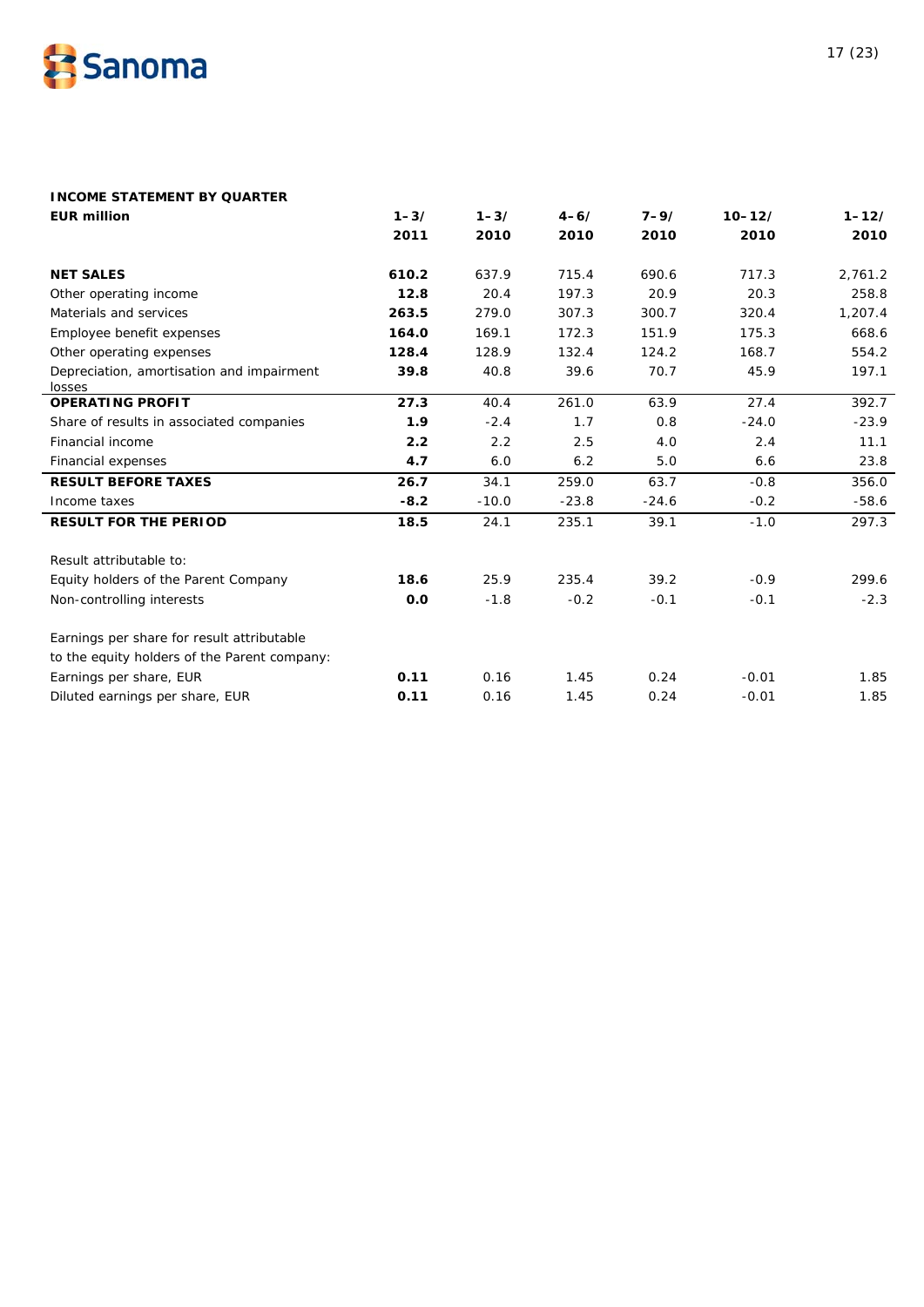

| <b>CONSOLIDATED CASH FLOW STATEMENT</b>                          | $1 - 3/$ | $1 - 3/$ | $1 - 12/$ |
|------------------------------------------------------------------|----------|----------|-----------|
| <b>EUR million</b>                                               | 2011     | 2010     | 2010      |
| <b>OPERATIONS</b>                                                |          |          |           |
| Result for the period                                            | 18.5     | 24.1     | 297.3     |
| Adjustments                                                      |          |          |           |
| Income taxes                                                     | 8.2      | 10.0     | 58.6      |
| Financial expenses                                               | 4.7      | 6.0      | 23.8      |
| Financial income                                                 | $-2.2$   | $-2.2$   | $-11.1$   |
| Share of results in associated companies                         | $-1.9$   | 2.4      | 23.9      |
| Depreciation, amortisation and impairment losses                 | 39.8     | 40.8     | 197.1     |
| Gains/losses on sales of non-current assets                      | 1.0      | $-6.1$   | $-195.2$  |
| Other adjustments                                                | $-19.6$  | $-11.5$  | $-55.1$   |
| Change in working capital                                        |          |          |           |
| Change in trade and other receivables                            | 7.8      | $-11.1$  | $-41.1$   |
| Change in inventories                                            | 0.3      | $-1.0$   | 9.5       |
| Change in trade and other payables, and provisions               | $-20.7$  | $-1.3$   | 36.8      |
| Interest paid                                                    | $-3.6$   | $-2.9$   | $-13.7$   |
| Other financial items                                            | 0.9      | $-0.6$   | $-3.2$    |
| Taxes paid                                                       | $-14.5$  | $-8.7$   | $-53.9$   |
| CASH FLOW FROM OPERATIONS                                        | 18.7     | 38.0     | 273.8     |
|                                                                  |          |          |           |
| <b>INVESTMENTS</b>                                               |          |          |           |
| Acquisition of tangible and intangible assets                    | $-18.4$  | $-16.9$  | $-81.8$   |
| Operations acquired                                              | $-3.8$   | $-6.7$   | $-49.5$   |
| Sales of tangible and intangible assets                          | 1.7      | 3.7      | 17.8      |
| Operations sold                                                  | 0.2      | 6.1      | 30.8      |
| Loans granted                                                    | $-1.8$   | $-1.0$   | $-0.8$    |
| Repayments of loan receivables                                   | 0.8      | 0.7      | 3.5       |
| Sales of short-term investments                                  |          |          | 0.2       |
| Interest received                                                | 0.4      | 0.5      | 2.7       |
| Dividends received                                               | 11.0     | 0.1      | 3.9       |
| CASH FLOW FROM INVESTMENTS                                       | $-9.9$   | $-13.5$  | $-73.1$   |
|                                                                  |          |          |           |
| CASH FLOW BEFORE FINANCING                                       | 8.8      | 24.4     | 200.8     |
|                                                                  |          |          |           |
| <b>FINANCING</b>                                                 |          |          |           |
| Proceeds from share subscriptions                                |          |          | 14.5      |
| Minority capital investment/repayment of equity                  |          |          | 1.6       |
| Change in loans with short maturity                              | 45.2     | $-25.3$  | 4.2       |
| Drawings of other loans                                          | 1.1      | 52.1     | 287.7     |
| Repayments of other loans                                        | $-40.8$  | $-40.4$  | $-355.8$  |
| Payment of finance lease liabilities                             | $-0.9$   | $-0.9$   | $-3.7$    |
| Dividends paid                                                   |          | $-0.1$   | $-131.3$  |
| Donations/other profit sharing                                   |          |          | $-0.5$    |
| CASH FLOW FROM FINANCING                                         | 4.5      | $-14.6$  | $-183.3$  |
|                                                                  |          |          |           |
| CHANGE IN CASH AND CASH EQUIVALENTS                              |          |          |           |
| ACCORDING TO CASH FLOW STATEMENT                                 | 13.4     | 9.8      | 17.5      |
| Effect of exchange rate differences on cash and cash equivalents | 0.5      | 2.3      | 2.1       |
| NET CHANGE IN CASH AND CASH EQUIVALENTS                          | 13.8     | 12.1     | 19.5      |
| Cash and cash equivalents at the beginning of the period         | 41.1     | 21.6     | 21.6      |
| Cash and cash equivalents at the end of the period               | 54.9     | 33.7     | 41.1      |
|                                                                  |          |          |           |

Cash and cash equivalents in cash flow statement include cash and cash equivalents less bank overdrafts.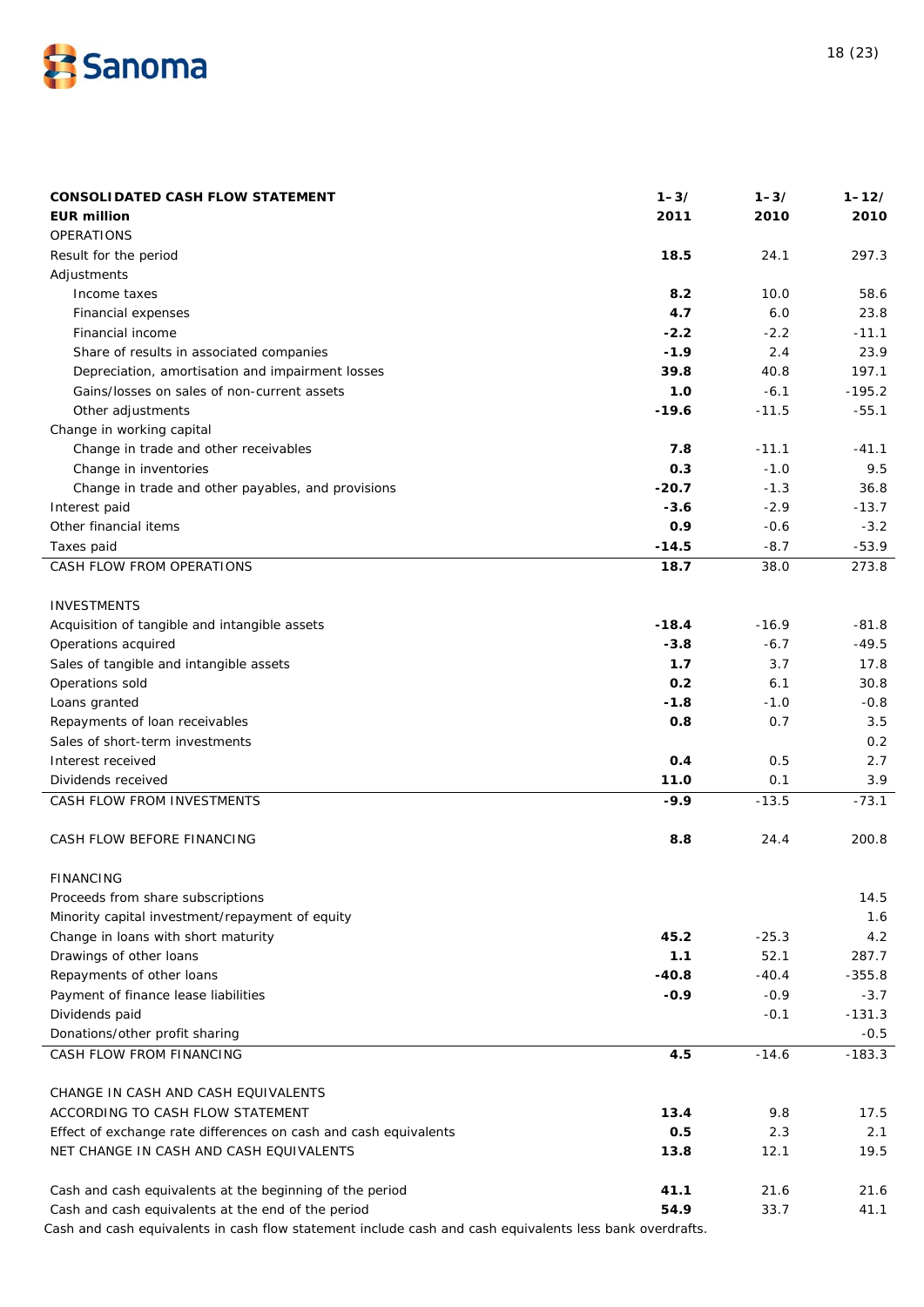

| <b>NET SALES BY BUSINESS</b>            |          |          |          |          |            |           |
|-----------------------------------------|----------|----------|----------|----------|------------|-----------|
| <b>EUR million</b>                      | $1 - 3/$ | $1 - 3/$ | $4 - 6/$ | $7 - 9/$ | $10 - 12/$ | $1 - 12/$ |
|                                         | 2011     | 2010     | 2010     | 2010     | 2010       | 2010      |
| <b>SANOMA MEDIA</b>                     |          |          |          |          |            |           |
| The Netherlands                         | 105.3    | 107.4    | 128.0    | 118.8    | 136.1      | 490.4     |
| Finland                                 | 74.2     | 92.6     | 91.7     | 67.5     | 87.4       | 339.3     |
| The CEE countries                       | 51.4     | 48.7     | 54.3     | 51.0     | 60.9       | 214.9     |
| Belgium                                 | 50.1     | 53.5     | 52.3     | 48.7     | 53.8       | 208.3     |
| Other businesses and eliminations       | 10.2     | 9.9      | 13.0     | 11.5     | 12.4       | 46.7      |
| <b>TOTAL</b>                            | 291.1    | 312.1    | 339.4    | 297.5    | 350.6      | 1,299.6   |
| <b>SANOMA NEWS</b>                      |          |          |          |          |            |           |
| Helsingin Sanomat                       | 61.2     | 59.1     | 56.7     | 55.5     | 64.1       | 235.4     |
| Ilta-Sanomat                            | 19.1     | 19.9     | 20.7     | 21.1     | 21.6       | 83.3      |
| Other publishing                        | 23.7     | 25.3     | 25.6     | 23.5     | 25.0       | 99.5      |
| Other businesses and eliminations       | 4.4      | $5.0$    | 5.5      | 4.6      | 4.2        | 19.4      |
| <b>TOTAL</b>                            | 108.4    | 109.4    | 108.5    | 104.8    | 114.9      | 437.6     |
| <b>SANOMA LEARNING &amp; LITERATURE</b> |          |          |          |          |            |           |
| Learning                                | 34.3     | 29.9     | 85.0     | 100.6    | 33.7       | 249.3     |
| Language services                       | 8.7      | 6.9      | 6.2      | 5.2      | 8.9        | 27.1      |
| Literature and other businesses         | 20.1     | 23.6     | 17.2     | 18.0     | 24.8       | 83.6      |
| Eliminations                            | $-2.4$   | $-2.3$   | $-2.9$   | $-2.5$   | $-2.2$     | $-9.9$    |
| <b>TOTAL</b>                            | 60.7     | 58.2     | 105.5    | 121.2    | 65.1       | 350.1     |
| <b>SANOMA TRADE</b>                     |          |          |          |          |            |           |
| Kiosk operations                        | 85.3     | 91.9     | 104.9    | 99.2     | 102.4      | 398.4     |
| Trade services                          | 32.4     | 30.3     | 33.8     | 32.7     | 34.5       | 131.3     |
| <b>Bookstores</b>                       | 24.8     | 26.0     | 19.9     | 31.6     | 43.2       | 120.6     |
| Movie operations                        | 21.9     | 25.4     | 19.9     | 20.7     | 23.9       | 90.0      |
| Eliminations                            | $-2.6$   | $-3.4$   | $-4.0$   | $-3.1$   | $-3.5$     | $-14.0$   |
| <b>TOTAL</b>                            | 161.8    | 170.2    | 174.4    | 181.1    | 200.5      | 726.3     |
| Other companies and eliminations        | $-11.7$  | $-12.0$  | $-12.5$  | $-14.1$  | $-13.8$    | $-52.4$   |
| <b>TOTAL</b>                            | 610.2    | 637.9    | 715.4    | 690.6    | 717.3      | 2,761.2   |
|                                         |          |          |          |          |            |           |
| OPERATING PROFIT BY DIVISION            |          |          |          |          |            |           |
| <b>EUR million</b>                      | $1 - 3/$ | $1 - 3/$ | $4 - 6/$ | $7 - 9/$ | $10 - 12/$ | $1 - 12/$ |
|                                         | 2011     | 2010     | 2010     | 2010     | 2010       | 2010      |
| Sanoma Media                            | 22.7     | 31.2     | 229.3    | $-4.2$   | 31.6       | 287.9     |
| Sanoma News                             | 12.9     | 15.6     | 8.9      | 15.7     | 15.9       | 56.1      |
| Sanoma Learning & Literature            | $-5.2$   | $-6.4$   | 25.1     | 45.5     | $-17.2$    | 47.1      |
| Sanoma Trade                            | 3.3      | 3.7      | 2.4      | 6.4      | 3.0        | 15.5      |
| Other companies and eliminations        | $-6.5$   | $-3.7$   | $-4.7$   | 0.5      | $-6.1$     | $-13.9$   |
| <b>TOTAL</b>                            | 27.3     | 40.4     | 261.0    | 63.9     | 27.4       | 392.7     |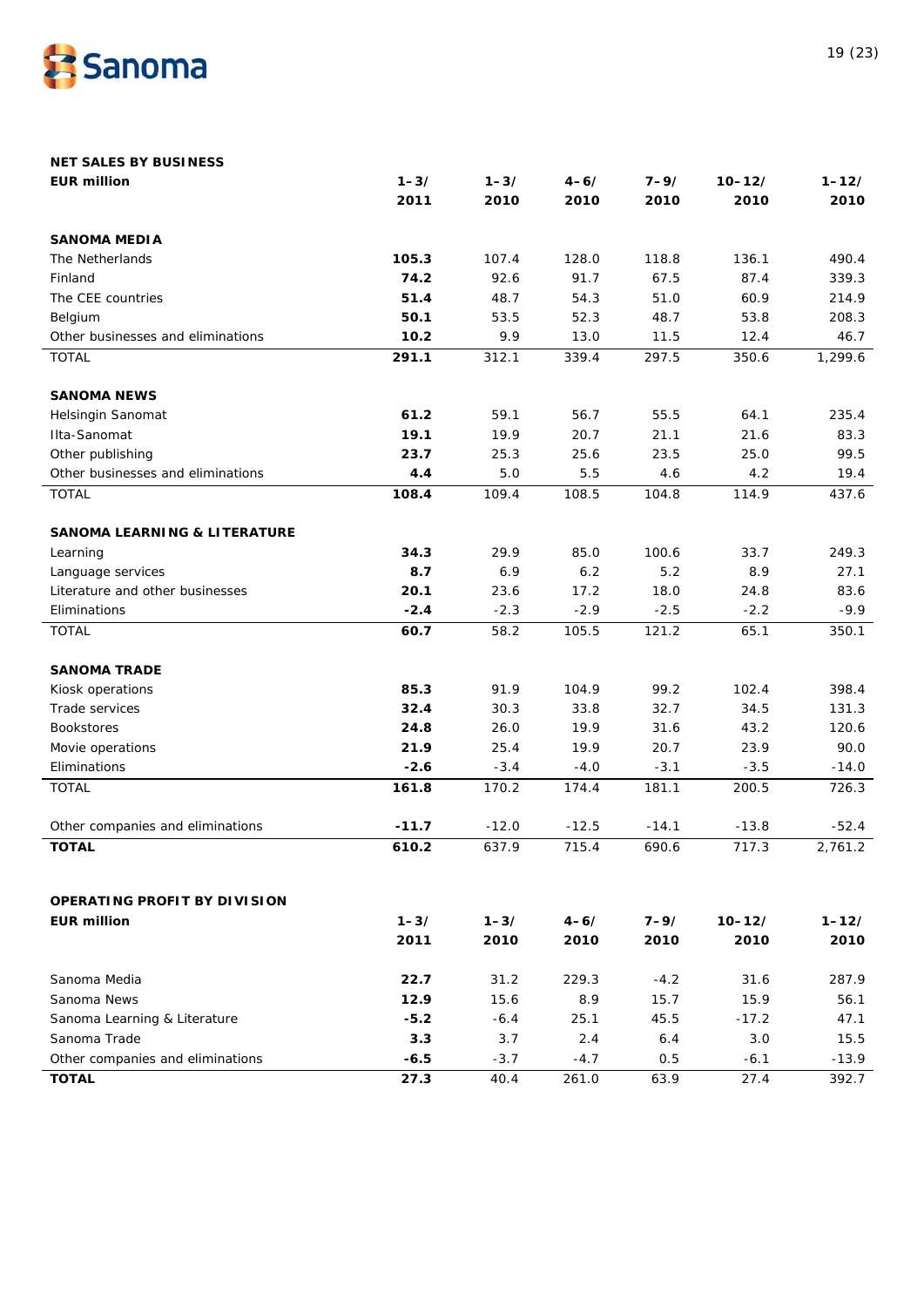

# **OPERATING PROFIT EXCLUDING NON-RECURRING ITEMS BY DIVISION**

| <b>EUR million</b>               | $1 - 3/$<br>2011 | $1 - 3/$<br>2010 | $4 - 6/$<br>2010 | $7 - 9/$<br>2010 | $10 - 12/$<br>2010 | $1 - 12/$<br>2010 |
|----------------------------------|------------------|------------------|------------------|------------------|--------------------|-------------------|
| Sanoma Media                     | 22.7             | 31.2             | 47.3             | 31.0             | 36.3               | 145.8             |
| Sanoma News                      | 12.9             | 9.6              | 8.9              | 15.7             | 13.0               | 47.2              |
| Sanoma Learning & Literature     | $-6.1$           | $-5.2$           | 26.4             | 45.7             | $-14.4$            | 52.6              |
| Sanoma Trade                     | 3.3              | 3.7              | 2.4              | 7.4              | 5.6                | 19.1              |
| Other companies and eliminations | $-6.5$           | $-3.7$           | $-4.7$           | $-4.9$           | $-6.1$             | $-19.3$           |
| <b>TOTAL</b>                     | 26.4             | 35.6             | 80.3             | 94.9             | 34.5               | 245.4             |

# **SEGMENT INFORMATION**

The operating segments of the Sanoma Group comprise four divisions in 2011: Sanoma Media, Sanoma News, Sanoma Learning & Literature and Sanoma Trade. The segmentation is based on business model and product differences. The media business, based on advertising and circulation sales, is divided into two segments: Sanoma Media, operating in 12 countries, is responsible for magazines and TV operations and Sanoma News for newspapers in Finland. Both divisions also have a great variety of online and mobile services. Sanoma Learning & Literature's business is mainly B2B business. Sanoma Trade, on the other hand, operates on a retail business model. In addition to the Group eliminations column unallocated/eliminations includes Sanoma Corporation and real estate companies as well as items not allocated to segments.

Segment assets do not include cash and cash equivalents, interest-bearing receivables and tax receivables. Transactions between segments are based on market prices.

|                            |         |             | Lear-<br>ning & |       | Unallo-<br>cated/ | Con-    |
|----------------------------|---------|-------------|-----------------|-------|-------------------|---------|
|                            |         |             | Lite-           |       | elimi-            | soli-   |
| <b>EUR million</b>         | Media   | <b>News</b> | rature          | Trade | nations           | dated   |
| External net sales         | 290.1   | 107.7       | 57.7            | 154.9 | $-0.2$            | 610.2   |
| Internal net sales         | 1.0     | 0.6         | 3.0             | 6.9   | $-11.5$           |         |
| NET SALES, TOTAL           | 291.1   | 108.4       | 60.7            | 161.8 | $-11.7$           | 610.2   |
| OPERATING PROFIT           | 22.7    | 12.9        | $-5.2$          | 3.3   | $-6.5$            | 27.3    |
| Share of results in        |         |             |                 |       |                   |         |
| associated companies       | 1.7     | 0.0         | 0.0             | 0.2   |                   | 1.9     |
| Financial income           |         |             |                 |       | 2.2               | 2.2     |
| Financial expenses         |         |             |                 |       | 4.7               | 4.7     |
| <b>RESULT BEFORE TAXES</b> |         |             |                 |       |                   | 26.7    |
| <b>SEGMENT ASSETS</b>      | 1,808.1 | 320.8       | 569.8           | 346.8 | 40.3              | 3,085.7 |

#### **Sanoma Divisions 1.1–31.3.2011**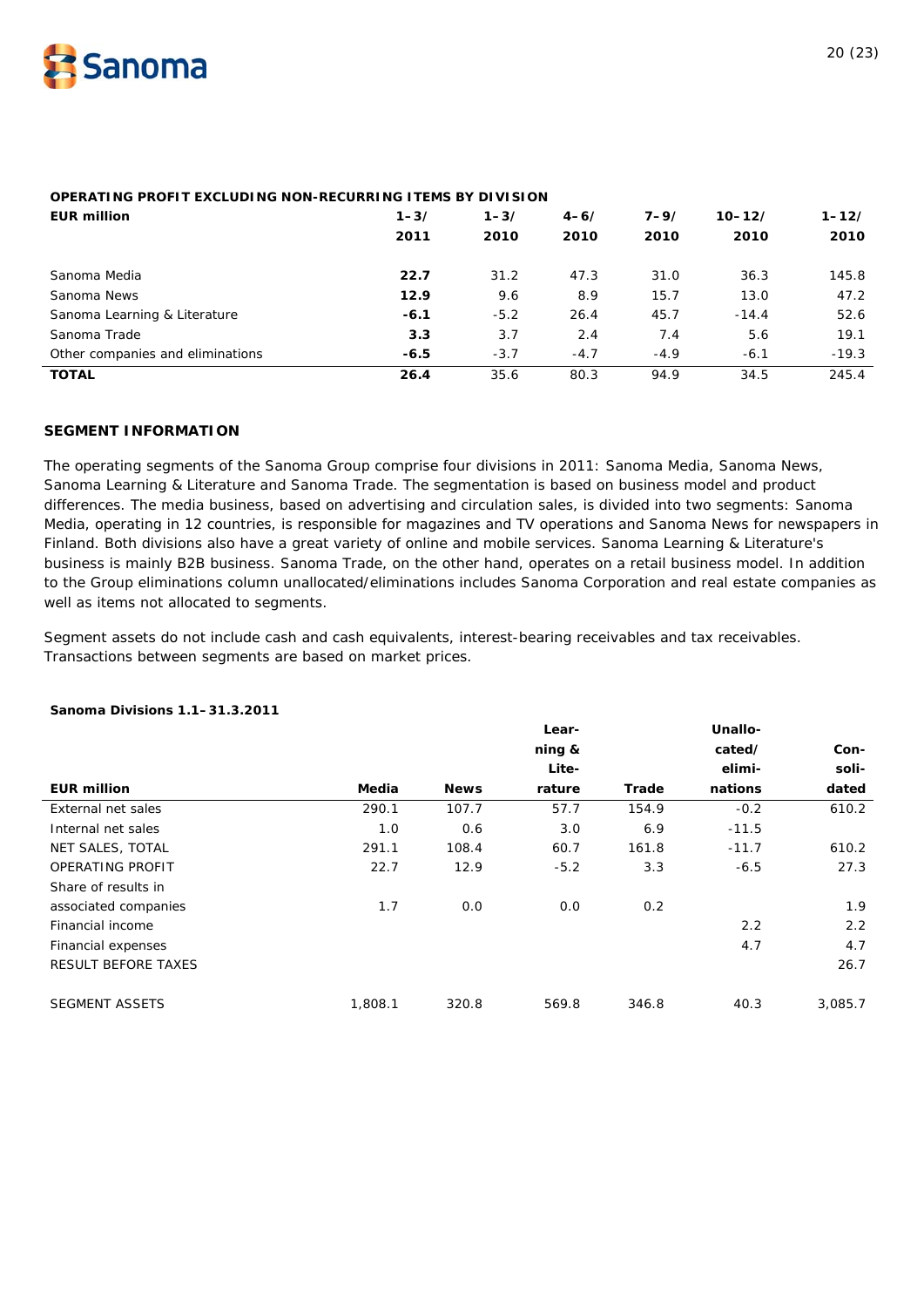

# **Sanoma Divisions 1.1–31.3.2010**

|                                                |         |             | Lear-     |       | Unallo-   |            |
|------------------------------------------------|---------|-------------|-----------|-------|-----------|------------|
|                                                |         |             | ning &    |       | cated/    | Con-       |
|                                                |         |             | Lite-     |       | elimi-    | soli-      |
| <b>EUR million</b>                             | Media   | <b>News</b> | rature    | Trade | nations   | dated      |
| External net sales                             | 310.9   | 107.4       | 55.1      | 164.3 | 0.2       | 637.9      |
| Internal net sales                             | 1.2     | 2.0         | 3.1       | 5.9   | $-12.3$   |            |
| NET SALES, TOTAL                               | 312.1   | 109.4       | 58.2      | 170.2 | $-12.0$   | 637.9      |
| OPERATING PROFIT                               | 31.2    | 15.6        | $-6.4$    | 3.7   | $-3.7$    | 40.4       |
| Share of results in                            |         |             |           |       |           |            |
| associated companies                           | $-2.5$  | 0.1         |           | 0.0   |           | $-2.4$     |
| Financial income                               |         |             |           |       | 2.2       | 2.2        |
| Financial expenses                             |         |             |           |       | 6.0       | 6.0        |
| <b>RESULT BEFORE TAXES</b>                     |         |             |           |       |           | 34.1       |
| <b>SEGMENT ASSETS</b>                          | 1,729.7 | 339.2       | 571.2     | 332.0 | 36.0      | 3,008.0    |
| CHANGES IN PROPERTY, PLANT AND EQUIPMENT       |         |             |           |       |           |            |
| <b>EUR million</b>                             |         |             | 31.3.2011 |       | 31.3.2010 | 31.12.2010 |
| Carrying amount at the beginning of the period |         |             | 429.3     |       | 484.2     | 484.2      |
| Increases                                      |         |             | 27.1      |       | 8.8       | 50.7       |
| Acquisition of operations                      |         |             |           |       | 0.0       | 0.4        |
| Decreases                                      |         |             | $-1.3$    |       | $-1.2$    | $-5.4$     |
| Disposal of operations                         |         |             |           |       | $-0.3$    | $-31.8$    |
| Depreciation for the period                    |         |             | $-14.0$   |       | $-16.6$   | $-61.8$    |
| Impairment losses for the period               |         |             | 0.1       |       | 0.0       | $-1.0$     |
| Exchange rate differences and other changes    |         |             | O.4       |       | $-4.7$    | $-6.1$     |
| Carrying amount at the end of the period       |         |             | 441.6     |       | 470.2     | 429.3      |

# **EFFECT OF ACQUISITIONS ON THE CONSOLIDATED BALANCE SHEET**

| <b>EUR million</b>                    | $1 - 3/$ | $1 - 12/$ |
|---------------------------------------|----------|-----------|
|                                       | 2011     | 2010      |
| Acquisition costs                     | 0.5      | 37.1      |
| Fair value of acquired net assets     | 0.1      | 14.5      |
| Recognised in equity                  |          | $-18.7$   |
| Recognised in income statement        | 0.0      | $-0.5$    |
| Goodwill                              | 0.4      | 3.5       |
| Negative goodwill in income statement |          |           |
| Change in goodwill                    | 0.4      | 3.5       |
|                                       |          |           |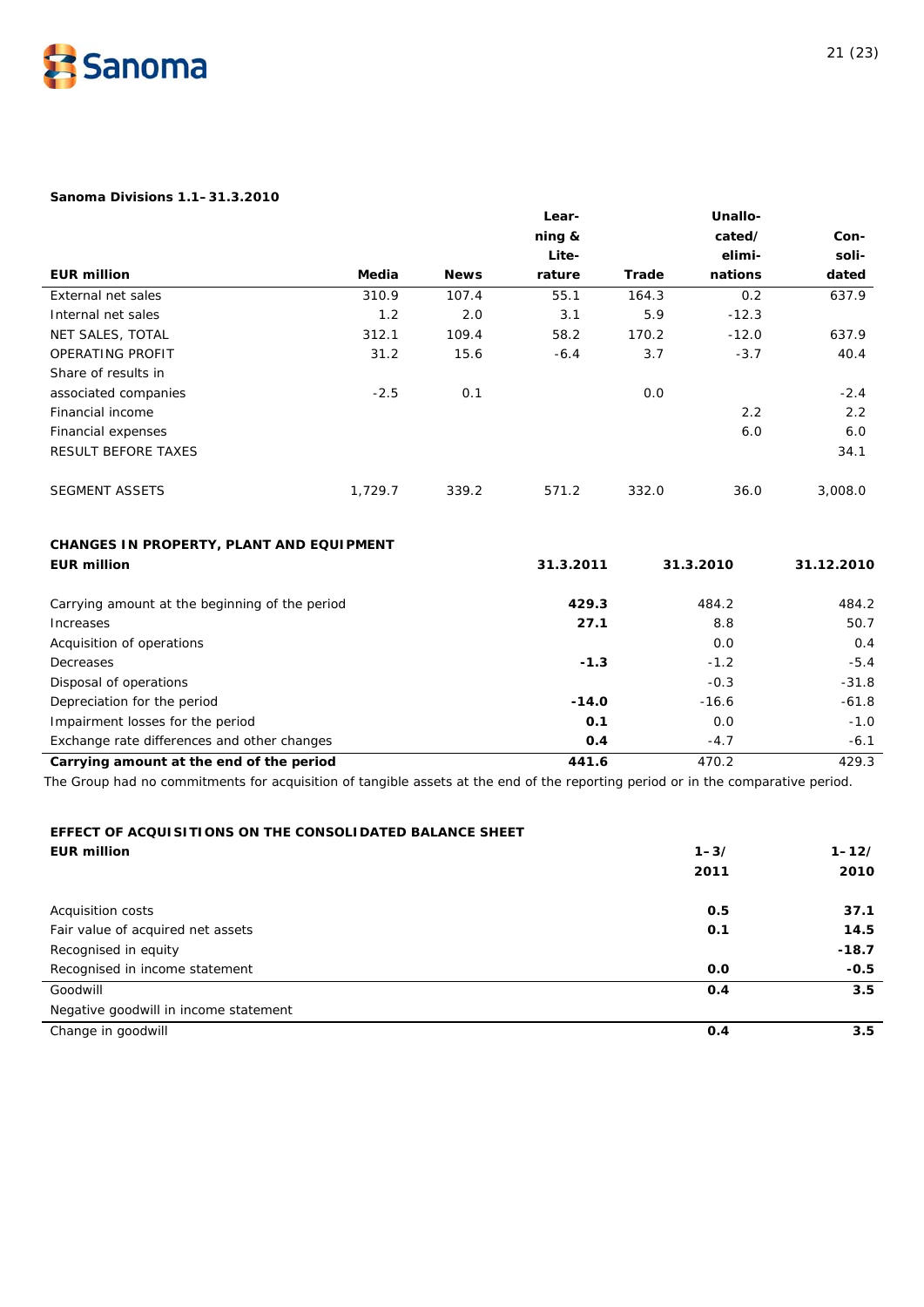

| <b>CONTINGENT LIABILITIES</b>                            |           |           |            |
|----------------------------------------------------------|-----------|-----------|------------|
| <b>EUR million</b>                                       | 31.3.2011 | 31.3.2010 | 31.12.2010 |
| Contingencies for own commitments                        |           |           |            |
| Mortgages                                                | 20.5      | 23.2      | 20.6       |
| Pledges                                                  | 1.6       | 6.7       | 6.7        |
| Other items                                              | 0.3       | 0.0       | 0.6        |
| <b>TOTAL</b>                                             | 22.4      | 29.9      | 27.8       |
| Contingencies incurred on behalf of associated companies |           |           |            |
| Guarantees                                               | 10.5      | 10.5      | 10.5       |
| <b>TOTAL</b>                                             | 10.5      | 10.5      | 10.5       |
| Contingencies incurred on behalf of other companies      |           |           |            |
| Guarantees                                               | 0.0       | 0.4       | 0.0        |
| <b>TOTAL</b>                                             | 0.0       | 0.4       | 0.0        |
| <b>Other contingencies</b>                               |           |           |            |
| Operating lease liabilities                              | 235.2     | 270.5     | 249.1      |
| Royalties                                                | 19.6      | 18.0      | 23.5       |
| Other items                                              | 28.4      | 31.6      | 26.9       |
| <b>TOTAL</b>                                             | 283.2     | 320.2     | 299.5      |
| <b>TOTAL</b>                                             | 316.0     | 360.9     | 337.8      |
| DERIVATIVE INSTRUMENTS                                   |           |           |            |
| <b>EUR million</b>                                       |           |           |            |
| <b>Fair values</b>                                       | 31.3.2011 | 31.3.2010 | 31.12.2010 |
| Interest rate derivatives                                |           |           |            |
| Interest rate swaps                                      | 1.5       |           | 0.1        |
| <b>KEY EXCHANGE RATES</b>                                |           |           |            |
|                                                          | $1 - 3/$  | $1 - 3/$  | $1 - 12/$  |
| Average rate                                             | 2011      | 2010      | 2010       |
| EUR/CZK (Czech Koruna)                                   | 24.55     | 26.03     | 25.36      |
| EUR/HUF (Hungarian Forint)                               | 272.06    | 269.31    | 276.04     |
| EUR/PLN (Polish Zloty)                                   | 3.97      | 4.00      | 4.01       |
| EUR/RUB (Russian Rouble)                                 | 40.45     | 41.48     | 40.45      |
| EUR/SEK (Swedish Crown)                                  | 8.88      | 9.98      | 9.55       |
| <b>Closing rate</b>                                      | 31.3.2011 | 31.3.2010 | 31.12.2010 |
| EUR/CZK (Czech Koruna)                                   | 24.54     | 25.44     | 25.06      |
| EUR/HUF (Hungarian Forint)                               | 265.72    | 265.75    | 277.95     |
| EUR/PLN (Polish Zloty)                                   | 4.01      | 3.87      | 3.98       |
| EUR/RUB (Russian Rouble)                                 | 40.29     | 39.70     | 40.82      |
| EUR/SEK (Swedish Crown)                                  | 8.93      | 9.71      | 8.97       |